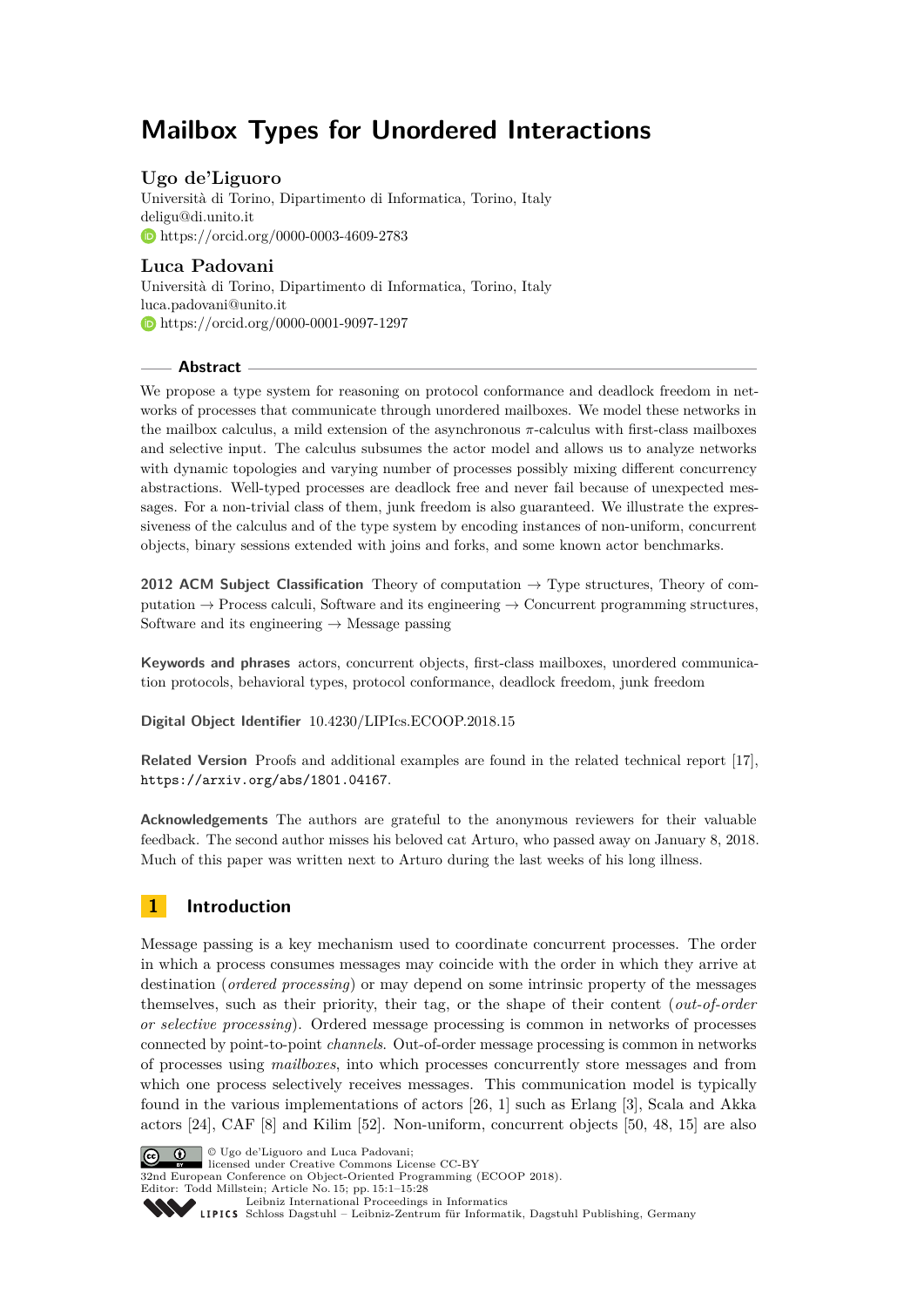#### **15:2 Mailbox Types for Unordered Interactions**

```
1 class Account (var balance: Double) extends ScalaActor [AnyRef] {
2 private val self = this
3 override def process (msg: AnyRef) {
4 msg match {
5 case dm : DebitMessage =>
6 balance += dm . amount
7 val sender = dm . sender . asInstanceOf [ Account ]
8 sender . send (ReplyMessage . ONLY)
9 case cm: CreditMessage =>
10 balance -= cm.amount
11 val sender = cm. sender . asInstanceOf [ScalaActor [AnyRef]]
12 val recipient = cm.recipient.asInstanceOf [Account]
13 recipient . send (new DebitMessage ( self , cm . amount ))
14 receive {
15 case rm : ReplyMessage =>
16 sender . send (ReplyMessage . ONLY)
17 }
18 case _: StopMessage => exit ()
19 case message =>
20 val ex = new IllegalArgumentException ("Unsupported 
message")
21 ex . printStackTrace ( System . err )
22 }
23 }
24 }
```
#### <span id="page-1-9"></span><span id="page-1-8"></span><span id="page-1-7"></span><span id="page-1-6"></span><span id="page-1-5"></span>**Listing 1** An example of Scala actor taken from the Savina benchmark suite [\[32\]](#page-26-2).

examples of out-of-order message processors. For example, a busy lock postpones the processing of any acquire message until it is released by its current owner. Out-of-order message processing adds further complexity to the challenging task of concurrent and parallel application development: storing a message into the wrong mailbox or at the wrong time, forgetting a message in a mailbox, or relying on the presence of a particular message that is not guaranteed to be found in a mailbox are programming mistakes that are easy to do and hard to detect without adequate support from the language and its development tools.

The Scala actor in Listing [1,](#page-1-0) taken from the Savina benchmark suite [\[32\]](#page-26-2), allows us to illustrate some of the subtle pitfalls that programmers must carefully avoid when dealing with out-of-order message processing. The process method matches messages found in the actor's mailbox according to their type. If a message of type DebitMessage is found, then balance is incremented by the deposited amount and the actor requesting the operation is notified with a ReplyMessage (lines  $5-8$ ). If a message of type CreditMessage is found, balance is decremented by the amount that is transferred to recipient (lines [9](#page-1-3)[–13\)](#page-1-4). Since the operation is meant to be atomic, the actor temporarily changes its behavior and waits for a ReplyMessage from recipient signalling that the transfer is complete, before notifying sender in turn (lines  $14-17$ ). A message of type StopMessage terminates the actor (line [18\)](#page-1-7).

Note how the correct execution of this code depends on some key assumptions:

- ReplyMessage should be stored in the actor's mailbox only when the actor is involved in a transaction, or else the message would trigger the "catch all" clause that throws a "unsupported message" exception (lines [19–](#page-1-8)[21\)](#page-1-9).
- $\blacksquare$  No debit or credit message should be in the actor's mailbox by the time it receives StopMessage, or else some critical operations affecting the balance would not be performed.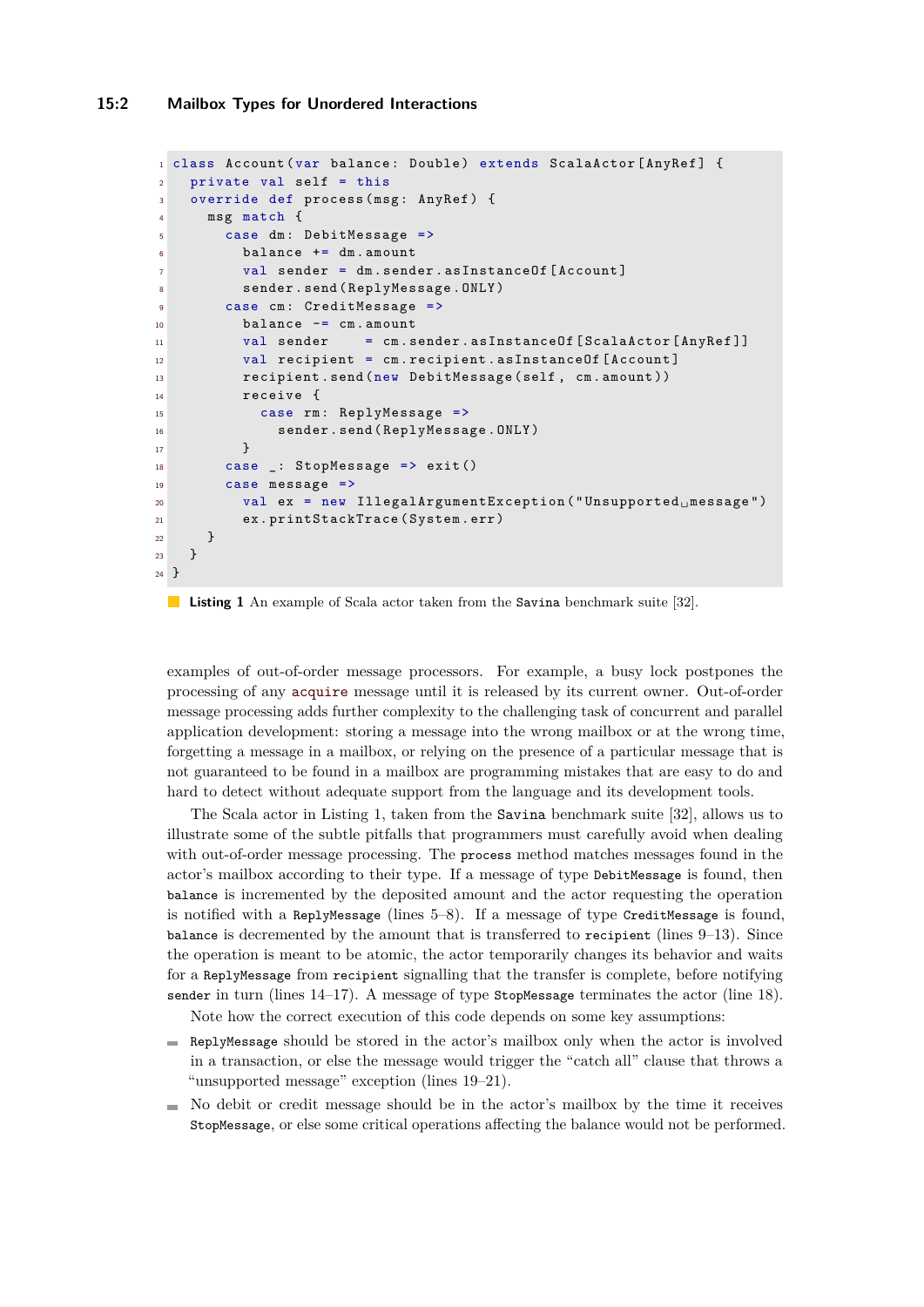$\blacksquare$  Two distinct accounts should not try to simultaneously initiate a transaction with each other. If this were allowed, each account could consume the credit message found in its own mailbox and then deadlock waiting for a reply from the other account (lines [14–](#page-1-5)[17\)](#page-1-6).

Static analysis techniques that certify the validity of assumptions like these can be valuable for developers. For example, session types [\[29\]](#page-26-3) have proved to be an effective formalism for the enforcement of communication protocols and have been applied to a variety of programming paradigms and languages [\[2\]](#page-25-5), including those based on mailbox communications [\[41,](#page-27-4) [7,](#page-25-6) [19,](#page-25-7) [43\]](#page-27-5). However, session types are specifically designed to address point-to-point, ordered interactions over channels [\[27\]](#page-26-4). Retrofitting them to a substantially different communication model calls for some inevitable compromises on the network topologies that can be addressed and forces programmers to give up some of the flexibility offered by unordered message processing.

Another aspect that complicates the analysis of actor systems is that the pure actor model as it has been originally conceived [\[26,](#page-26-0) [1\]](#page-25-1) does not accurately reflect the actual practice of actor programming. In the pure actor model, each actor owns a single mailbox and the only synchronization mechanism is message reception from such mailbox. However, it is a known fact that the implementation of complex coordination protocols in the pure actor model is challenging [\[54,](#page-27-6) [53,](#page-27-7) [33,](#page-26-5) [9\]](#page-25-8). These difficulties have led programmers to mix the actor model with different concurrency abstractions [\[31,](#page-26-6) [53\]](#page-27-7), to extend actors with controlled forms of synchronization [\[54\]](#page-27-6) and to consider actors with multiple/first-class mailboxes [\[23,](#page-26-7) [33,](#page-26-5) [9\]](#page-25-8). In fact, popular implementations of the actor model feature disguised instances of multiple/firstclass mailbox usage, even if they are not explicitly presented as such: in Akka, the messages that an actor is unable to process immediately can be temporarily stashed into a different mailbox [\[23\]](#page-26-7); in Erlang, hot code swapping implies transferring at runtime the input capability on a mailbox from a piece of code to a different one [\[3\]](#page-25-2).

In summary, there is still a considerable gap between the scope of available approaches used to analyze mailbox-based communicating systems and the array of features used in programming these systems. To help narrowing this gap, we make the following contributions:

- We introduce *mailbox types*, a new kind of behavioral types with a simple and intuitive semantics embodying the unordered nature of mailboxes. Mailbox types allow us to describe mailboxes subject to selective message processing as well as mailboxes concurrently accessed by several processes. Incidentally, mailbox types also provide precise information on the size of mailboxes that may lead to valuable code optimizations.
- We develop a mailbox type system for the *mailbox calculus*, a mild extension of the asynchronous *π*-calculus [\[51\]](#page-27-8) featuring tagged messages, selective inputs and first-class mailboxes. The mailbox calculus allows us to address a broad range of systems with dynamic topology and varying number of processes possibly using a mixture of concurrency models (including multi-mailbox actors) and abstractions (such as locks and futures).
- We prove three main properties of well-typed processes: the absence of failures due  $\blacksquare$ to unexpected messages (*mailbox conformance*); the absence of pending activities and messages in irreducible processes (*deadlock freedom*); for a non-trivial class of processes, the guarantee that every message can be eventually consumed (*junk freedom*).
- We illustrate the expressiveness of mailbox types by presenting well-typed encodings of  $\blacksquare$ known concurrent objects (locks and futures) and actor benchmarks (atomic transactions and master-workers parallelism) and of binary sessions extended with forks and joins. In discussing these examples, we emphasize the impact of out-of-order message processing and of first-class mailboxes.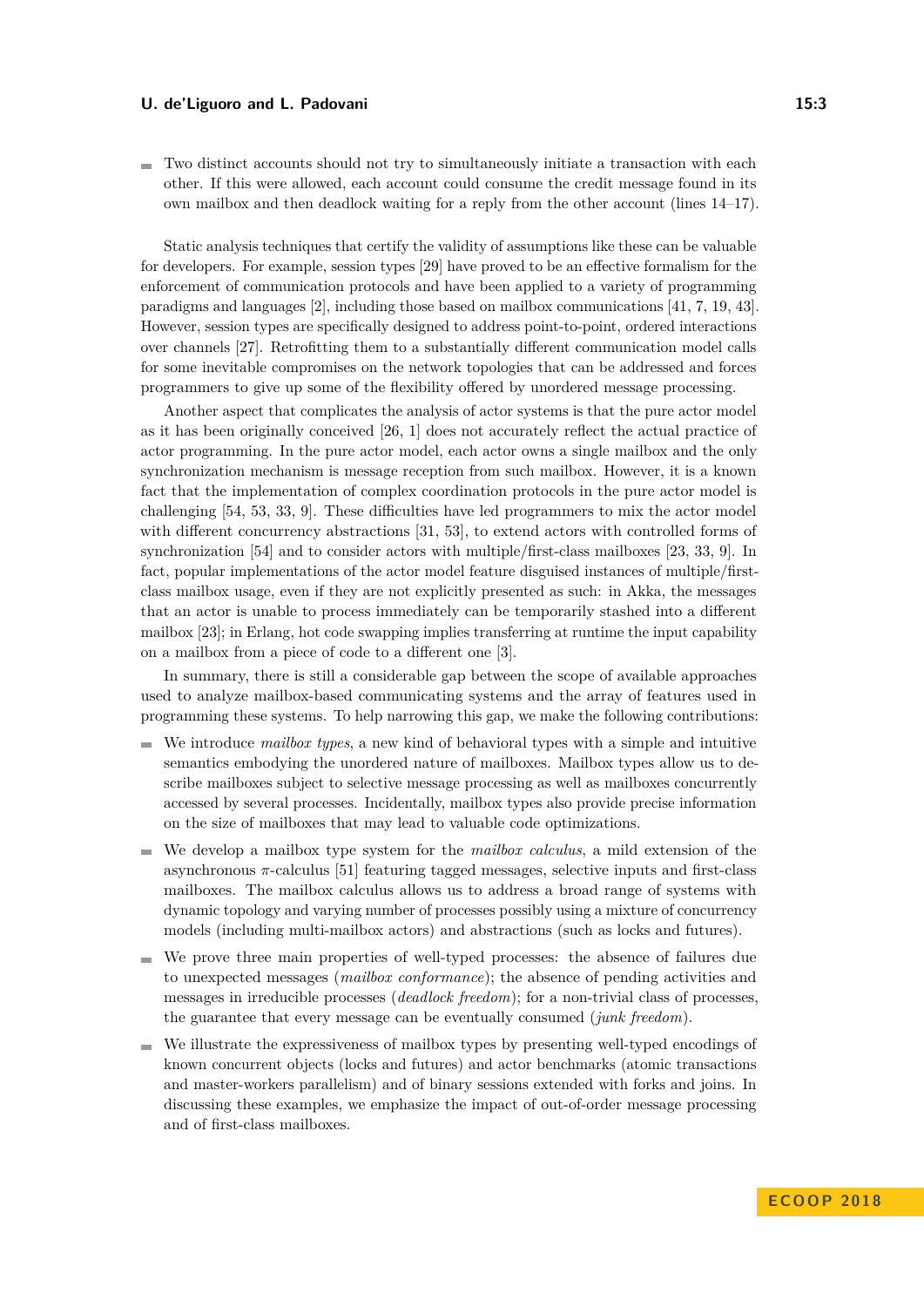#### **15:4 Mailbox Types for Unordered Interactions**

**Structure of the paper.** We start from the definition of the *mailbox calculus* and of the properties we expect from well-typed processes (Section [2\)](#page-3-0). We introduce mailbox types (Section [3.1\)](#page-6-0) and dependency graphs (Section [3.2\)](#page-8-0) for tracking mailbox dependencies in processes that use more than one. Then, we present the typing rules (Section [3.3\)](#page-9-0) and the soundness results of the type system (Section [3.4\)](#page-15-0). In the latter part of the paper, we discuss a few more complex examples (Section [4\)](#page-16-0), related work (Section [5\)](#page-21-0) and ideas for further developments (Section [6\)](#page-24-0).

# <span id="page-3-0"></span>**2 The Mailbox Calculus**

We assume given an infinite set of *variables x*, *y*, an infinite set of *mailbox names a*, *b*, a set of *tags* m and a finite set of *process variables* X. We let *u*, *v* range over variables and mailbox names without distinction. Throughout the paper we write  $\bar{e}$  for possibly empty sequences  $e_1, \ldots, e_n$  of various entities. For example,  $\overline{u}$  stands for a sequence  $u_1, \ldots, u_n$  of names and  $\{\overline{u}\}\$ for the corresponding set.

The syntax of the *mailbox calculus* is shown below:

```
Process P,Q ::= done | u!m[\overline{v}] | G | P | Q | (va)P | X[\overline{u}]Guard G, H ::= fail u \mid free u.P \mid u?m(\overline{x}) \cdot P \mid G + H
```
The term done represents the terminated process that performs no action. The term  $u$ !m $[\overline{v}]$  represents a message stored in mailbox *u*. The message has tag m and arguments  $\overline{v}$ . guarded process *G* is a composition of actions offered on a mailbox. Actions will be described in a moment. We assume that all actions in the same guard refer to the same mailbox *u*. The term *P* | *Q* represents the parallel composition of *P* and *Q* and (*νa*)*P* represents a restricted mailbox *a* with scope *P*. The term  $X[\overline{u}]$  represents the invocation of the process named X with parameters  $\bar{u}$ . For each process variable  $X$  we assume that there is a corresponding *global process definition* of the form  $X(\overline{x}) \triangleq P$ . The action fail *u* represents the process that fails with an error for having received an unexpected message from mailbox *u*. The action free *u*.*P* represents the process that deletes the mailbox *u* if *u* is empty and then continues as *P*. The action  $u$ ?m( $\overline{x}$ ). *P* represents the process that receives an m-tagged message from mailbox *u* and then continues as  $P$  with  $\bar{x}$  replaced by the message's arguments. A compound guard  $G + H$  offers all the actions offered by  $G$  and  $H$ . The notions of free and bound names of a process P are standard and respectively denoted by  $fn(P)$  and  $bn(P)$ .

The operational semantics of the mailbox calculus is mostly conventional. We use the structural congruence relation  $\equiv$  defined below to rearrange equivalent processes:

$$
\begin{array}{ll}\n\text{fail } a + G \equiv G & G + H \equiv H + G & G + (H + H') \equiv (G + H) + H' \\
\text{done } P \equiv P & P \mid Q \equiv Q \mid P & P \mid (Q \mid R) \equiv (P \mid Q) \mid R \\
& (\nu a)(\nu b)P \equiv (\nu b)(\nu a)P & (\nu a)P \mid Q \equiv (\nu a)(P \mid Q) & \text{if } a \notin \text{fn}(Q)\n\end{array}
$$

Structural congruence captures the usual commutativity and associativity laws of guard and process composition, with fail and done acting as the respective units. Additionally, the order of mailbox restrictions is irrelevant and the scope of a mailbox may shrink or extend dynamically. The reduction relation  $\rightarrow$  is inductively defined by the rules

<span id="page-3-6"></span><span id="page-3-5"></span><span id="page-3-4"></span><span id="page-3-3"></span><span id="page-3-2"></span><span id="page-3-1"></span>

|              | [R-READ] $a! \mathfrak{m}[\overline{c}] \mid a? \mathfrak{m}(\overline{x}) \cdot P + G \rightarrow P\{\overline{c}/\overline{x}\}\$ |                                          |
|--------------|-------------------------------------------------------------------------------------------------------------------------------------|------------------------------------------|
| $[R$ -FREE   | $(\nu a)($ free $a \cdot P + G) \rightarrow P$                                                                                      |                                          |
| $[R-DEF]$    | $X[\overline{c}] \rightarrow P\{\overline{c}/\overline{x}\}\$ if $X(\overline{x}) \triangleq P$                                     |                                          |
| $[R-PAR]$    | $P \mid R \to Q \mid R$                                                                                                             | if $P \to Q$                             |
| $[R-NEW]$    | $(\nu a)P \rightarrow (\nu a)Q$                                                                                                     | if $P \to Q$                             |
| $[R-STRUCT]$ | $P \to Q$                                                                                                                           | if $P \equiv P' \rightarrow Q' \equiv Q$ |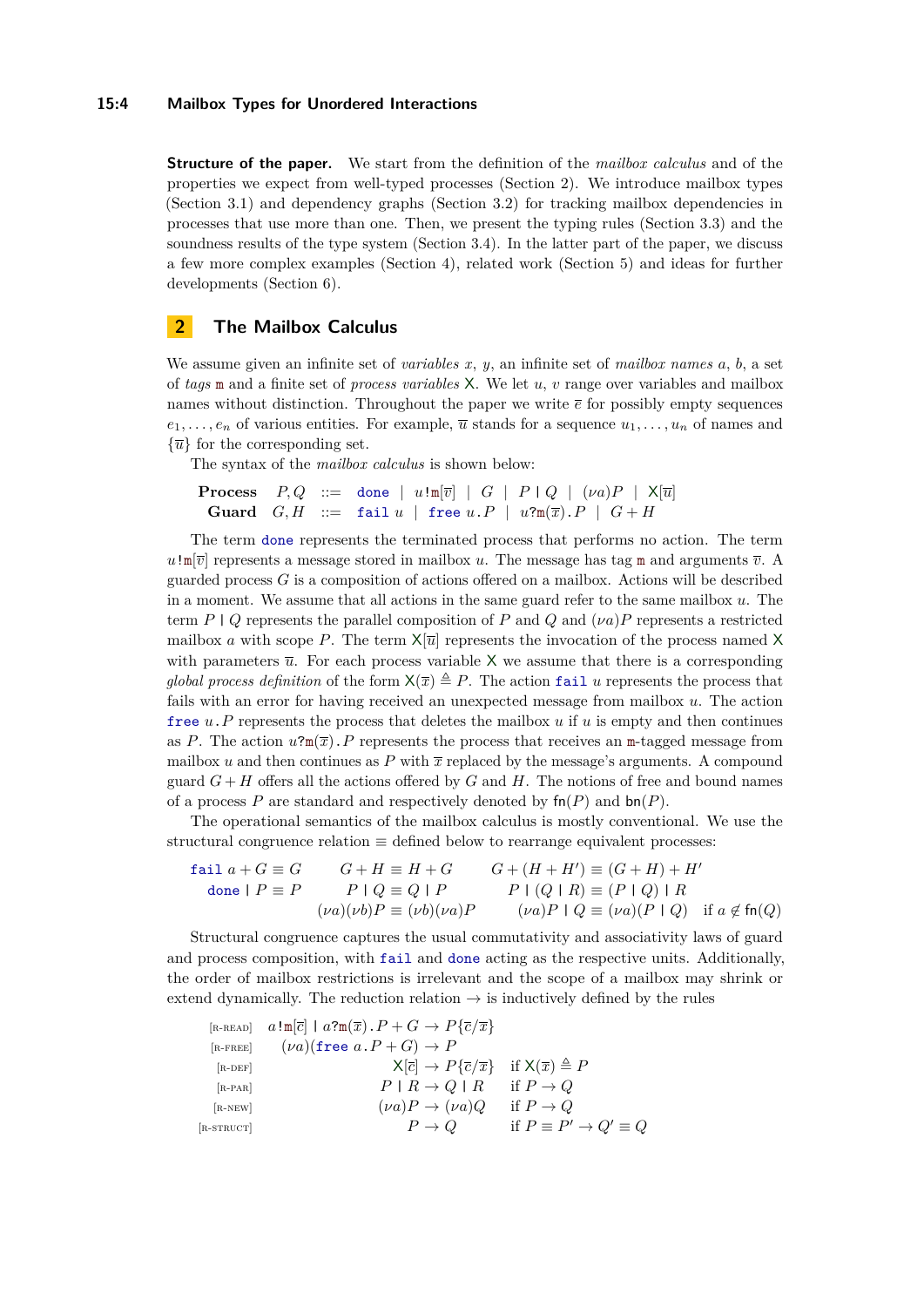where  $P{\bar{c}/\bar{x}}$  denotes the usual capture-avoiding replacement of the variables  $\bar{x}$  with the mailbox names  $\bar{c}$ . Rule  $\left[\text{R-READ}\right]$  models the selective reception of an m-tagged message from mailbox *a*, which erases all the other actions of the guard. Rule  $_{\text{[R-FREL]}}$  is triggered when the process is ready to delete the empty mailbox *a* and no more messages can be stored in *a* because there are no other processes in the scope of  $a$ . Rule  $_{\lbrack R\text{-DEF}]}$  models a process invocation by replacing the process variable  $X$  with the corresponding definition. Finally, rules  $[x-PAR]$ , [R-NEW] and [R-STRUCT] close reductions under parallel compositions, name restrictions and structural congruence. We write  $\rightarrow^*$  for the reflexive and transitive closure of  $\rightarrow$ , we write  $P \nightharpoonup^* Q$  if not  $P \rightarrow^* Q$  and  $P \nightharpoonup^* f$  if  $P \nightharpoonup^* Q$  for all  $Q$ .

Hereafter, we will occasionally use numbers and conditionals in processes. These and other features can be either encoded or added to the calculus without difficulties.

<span id="page-4-0"></span>► **Example 1** (lock). In this example we model a lock as a process that waits for messages from a *self* mailbox in which acquisition and release requests are stored. The lock is either free or busy. When in state free, the lock nondeterministically consumes an acquire message from *self* . This message indicates the willingness to acquire the lock by another process and carries a reference to a mailbox into which the lock stores a reply notification. When in state busy, the lock waits for a release message indicating that it is being released:

FreeLock( $self$ )  $\triangleq$  free *self* .done + *self* ?acquire(*owner*).BusyLock[*self , owner*] + *self* ?release.fail *self*  $BusyLock(self, owner) \triangleq owner!reply[self] | self?release.Freek[self]$ 

Note the presence of the free *self* guard in the definition of FreeLock and the lack thereof in BusyLock. In the former case, the lock manifests the possibility that no process is willing to acquire the lock, in which case it deletes the mailbox and terminates. In the latter case, the lock manifests its expectation to be eventually released. Also note that FreeLock fails if it receives a release message. In this way, the lock manifests the fact that it can be released only if it is currently owned by a process. A system where two users *alice* and *carol* compete for acquiring *lock* can be modeled as the process

<span id="page-4-2"></span>
$$
(\nu lock)(\nu alice)(\nu carol)(\text{FreeLock}[lock] \mid \text{User}[alice, lock] \mid \text{User}[carol, lock])
$$
 (1)

where

$$
\textsf{User}(\textit{self}, \textit{lock}) \triangleq \textit{lock}\texttt{!acquire}[\textit{self}] \text{ | } \textit{self?reply}(l) \text{ . } (\textit{l:release} \text{ | free} \textit{self} \text{ .done})
$$

Note that User uses the reference  $l$  – as opposed to  $lock$  – to release the acquired lock. As we will see in Section [3.3,](#page-9-0) this is due to the fact that it is this particular reference to the lock's mailbox – and not *lock* itself – that carries the capability to release the lock.

<span id="page-4-1"></span>▶ Example 2 (future variable). A future variable is a one-place buffer that stores the result of an asynchronous computation. The content of the future variable is *resolved* once and for all by the producer once the computation completes. After that, its content can be retrieved any number of times by the consumers. If a consumer attempts to retrieve the content of the future variable beforehand, the consumer suspends until the variable is resolved. We can model a future variable thus:

 $\exists$  Future(*self*)  $\triangleq$  *self*?put(*x*).Present[*self*, *x*] Present $(self, x) \triangleq$  free *self* .done + *self* ?get(*sender*).(*sender*!reply[*x*] | Present[*self , x*]) + *self* ?put.fail *self*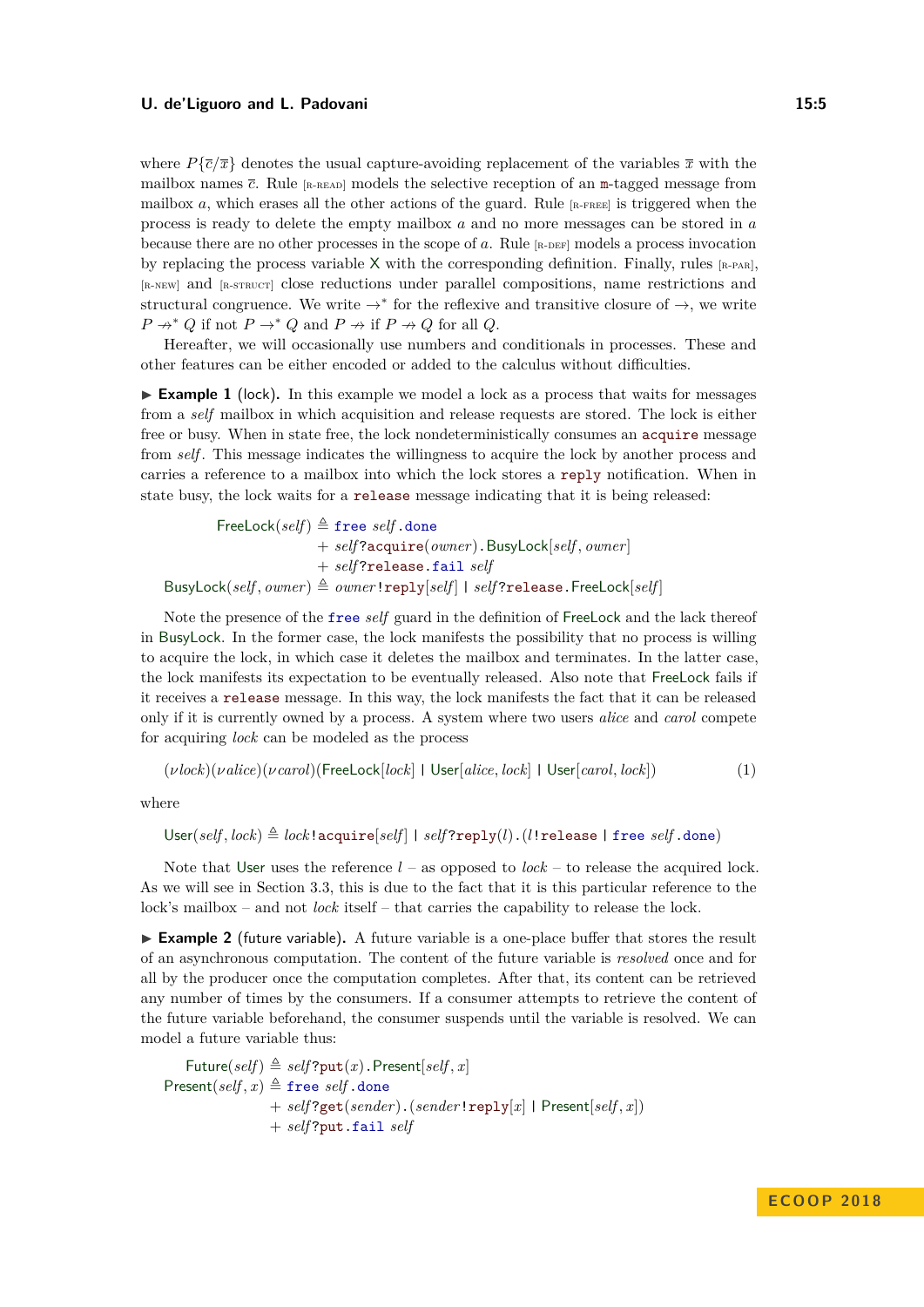#### **15:6 Mailbox Types for Unordered Interactions**

The process Future represents an unresolved future variable, which waits for a put message from the producer. Once the variable has been resolved, it behaves as specified by Present, namely it satisfies an arbitrary number of get messages from consumers but it no longer accepts put messages.

<span id="page-5-0"></span>► **Example 3** (bank account). Below we see the process definition corresponding to the actor shown in Listing [1.](#page-1-0) The structure of the term follows closely that of the Scala code:

 $\text{Account}(self, balance) \triangleq self? \text{debit}(amount, sender).$ (*sender*!reply | Account[*self , balance* + *amount*]) + *self* ?credit(*amount, recipient, sender*). (*recipient*!debit[*amount, self* ] | *self* ?reply.(*sender*!reply | Account[*self , balance* + *amount*])) + *self* ?stop.free *self* .done + *self* ?reply.fail *self*

The last term of the guarded process, which results in a failure, corresponds to the catch-all clause in Listing [1](#page-1-0) and models the fact that a reply message is not expected to be found in the account's mailbox unless the account is involved in a transaction. The reply message is received and handled appropriately in the credit-guarded term.

We can model a deadlock in the case two distinct bank accounts attempt to initiate a transaction with one another. Indeed, we have

Account[*alice,* 8] | *alice*!credit[2*, carol, bank*] |  $\textsf{Account}[alice,8]\text{ }| \text{ }alice!\text{ credit}[2, carol, bank]\text{ }| \rightarrow*\text{ }carol!\text{ debt}[2,alice]\text{ }| \text{ }alice?\texttt{reply} \dots\text{ }|\text{Account}[carol,9]\text{ }| \text{ }carol!\text{credit}[5,alice, bank]\text{ } \rightarrow*\text{ }alice!\text{ debt}[5, carol]\text{ }| \text{ }carol?\texttt{reply} \dots$ 

where both *alice* and *carol* ignore the incoming debit messages, whence the deadlock.

We now provide operational characterizations of the properties enforced by our typing discipline. We begin with mailbox conformance, namely the property that a process never fails because of unexpected messages. To this aim, we define a process context  $\mathscr C$  as a process in which there is a single occurrence of an *unguarded hole* [ ]:

 $\mathscr{C}$  ::=  $\begin{bmatrix} | & | & \mathscr{C} | P & | & P | \mathscr{C} & | & (\nu a) \mathscr{C} \end{bmatrix}$ 

The hole is "unguarded" in the sense that it does not occur prefixed by an action. As usual, we write  $\mathscr{C}[P]$  for the process obtained by replacing the hole in  $\mathscr{C}$  with *P*. Names may be captured by this replacement. A mailbox conformant process never reduces to a state in which the only action of a guard is fail:

<span id="page-5-2"></span>**▶ Definition 4.** We say that *P* is *mailbox conformant* if  $P \nightharpoonup^* \mathscr{C}$  [fail *a*] for all  $\mathscr{C}$  and *a*.

Looking at the placement of the fail *u* actions in earlier examples we can give the following interpretations of mailbox conformance: a lock is never released unless it has been acquired beforehand (Example [1\)](#page-4-0); a future variable is never resolved twice (Example [2\)](#page-4-1); an account will not be notified of a completed transaction (with a reply message) unless it is involved in an ongoing transaction (Example [3\)](#page-5-0).

We express deadlock freedom as the property that all irreducible residuals of a process are (structurally equivalent to) the terminated process:

<span id="page-5-1"></span>**► Definition 5.** We say that *P* is *deadlock free* if  $P \rightarrow^* Q \rightarrow$  implies  $Q \equiv$  done.

According to Definition [5,](#page-5-1) if a deadlock-free process halts we have that: (1) there is no sub-process waiting for a message that is never produced; (2) every mailbox is empty. Clearly, this is not the case for the transaction between *alice* and *carol* in Example [3.](#page-5-0)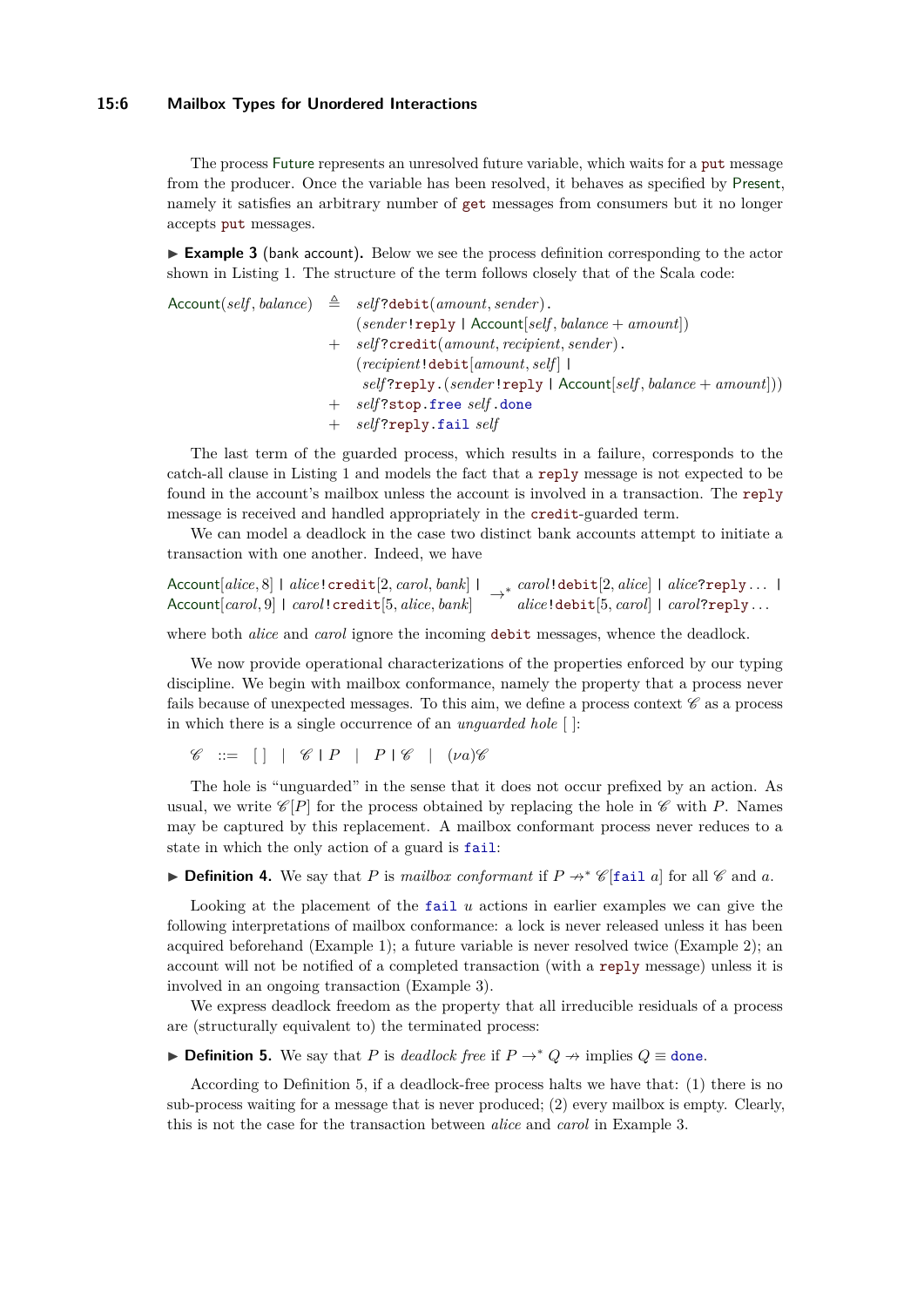<span id="page-6-3"></span>► **Example 6** (deadlock). Below is another example of deadlocking process using Future from Example [2,](#page-4-1) obtained by resolving a future variable with the value it does not contain yet:

<span id="page-6-2"></span> $(\nu f)(\nu c)$ (Future[*f*] | *f*!get[*c*] | *c*?reply(*x*).free *c*.*f*!put[*x*]) (2)

Notice that attempting to retrieve the content of a future variable not knowing whether it has been resolved is legal. Indeed, Future does not fail if a get message is present in the future variable's mailbox before it is resolved. Thus, the deadlocked process above is mailbox conformant but also an instance of undesirable process that will be ruled out by our static analysis technique (*cf.* Example [21\)](#page-15-1). We will need dependency graphs in addition to types to flag this process as ill typed.

A property stronger than deadlock freedom is fair termination. A fairly terminating process is a process whose residuals always have the possibility to terminate. Formally:

**▶ Definition 7.** We say that *P* is *fairly terminating* if  $P \rightarrow^* Q$  implies  $Q \rightarrow^*$  done.

An interesting consequence of fair termination is that it implies *junk freedom* (also known as lock freedom [\[34,](#page-26-8) [44\]](#page-27-9)) namely the property that every message can be eventually consumed. Our type system does not guarantee fair termination nor junk freedom in general, but it does so for a non-trivial sub-class of well-typed processes that we characterize later on.

# **3 A Mailbox Type System**

In this section we detail the type system for the mailbox calculus. We start from the syntax and semantics of mailbox types (Section [3.1\)](#page-6-0) and of dependency graphs (Section [3.2\)](#page-8-0), the mechanism we use to track mailbox dependencies. Then we present the typing rules (Section [3.3\)](#page-9-0) and the properties of well-typed processes (Section [3.4\)](#page-15-0).

### <span id="page-6-0"></span>**3.1 Mailbox Types**

The syntax of mailbox types and patterns is shown below:

<span id="page-6-1"></span>**Mailbox Type** 
$$
\tau, \sigma ::= ?E | !E
$$
  
\n**Pattern**  $E, F ::= 0 | 1 | m[\overline{\tau}] | E + F | E \cdot F | E^*$  (3)

Patterns are *commutative regular expressions* [\[11\]](#page-25-9) describing the configurations of messages stored in a mailbox. An atom  $\mathbb{F}$  describes a mailbox containing a single message with tag m and arguments of type  $\bar{\tau}$ . We let M range over atoms and abbreviate m $|\bar{\tau}|$  with m when  $\bar{\tau}$  is the empty sequence. Compound patterns are built using sum  $(E + F)$ , product  $(E \cdot F)$  and exponential  $(E^*)$ . The constants 1 and 0 respectively describe the empty and the unreliable mailbox. There is no configuration of messages stored in an unreliable mailbox, not even the empty one. We will use the **0** pattern for describing mailboxes from which an unexpected message has been received. Let us look at a few simple examples. The pattern  $A + B$  describes a mailbox that contains either an A message or a B message, but not both, whereas the pattern  $A + 1$  describes a mailbox that either contains a A message or is empty. The pattern  $A \cdot B$  describes a mailbox that contains both an A message and also a B message. Note that A and B may be equal, in which case the mailbox contains *two* A messages. Finally, the pattern A <sup>∗</sup> describes a mailbox that contains an arbitrary number (possibly zero) of A messages. We adopt the usual conventions on the priority of connectives, whereby <sup>∗</sup> binds stronger than  $\cdot$  which, in turn, binds stronger than  $+$ .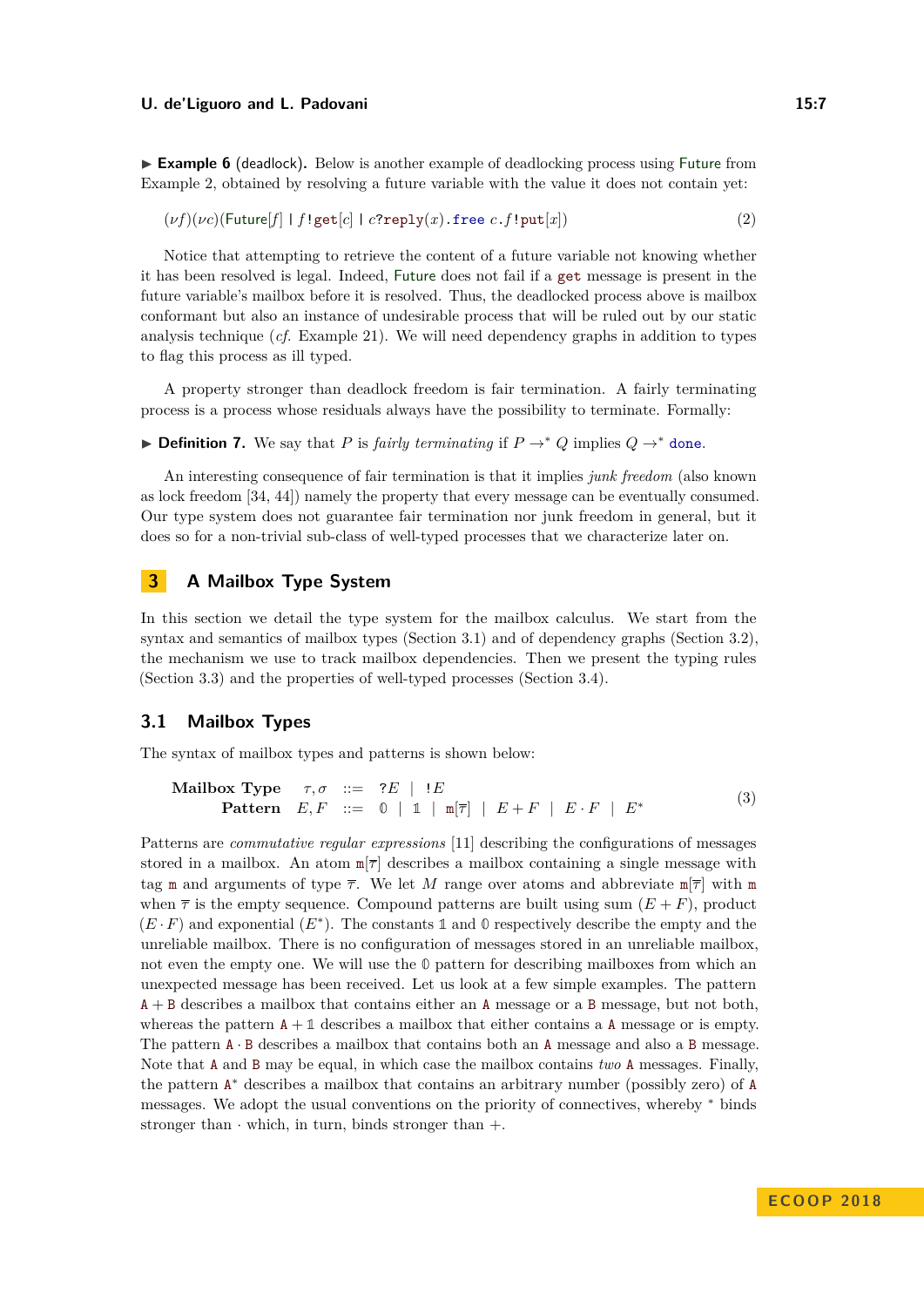#### **15:8 Mailbox Types for Unordered Interactions**

A *mailbox type* consists of a *capability* (either ? or !) paired with a pattern. The capability specifies whether the pattern describes messages to be received from (?) or stored in (!) the mailbox. Here are some examples: A process using a mailbox of type !A *must* store an A message into the mailbox, whereas a process using a mailbox of type ?A expects to receive an A message from the mailbox. A process using a mailbox of type !(A + **1**) *may* store an A message into the mailbox, but is not obliged to do so. A process using a mailbox of type  $!(A + B)$  decides whether to store an A message or a B message in the mailbox, whereas a process using a mailbox of type  $?$ ( $A + B$ ) must be ready to receive both kinds of messages. A process using a mailbox of type  $P(A \cdot B)$  expects to receive both an A message and a B message and may decide in which order to do so. A process using a mailbox of type  $!(A \cdot B)$ must store both A and B into the mailbox. A process using a mailbox of type !A<sup>\*</sup> decides how many A messages to store in the mailbox, whereas a process using a mailbox of type ?A<sup>\*</sup> must be prepared to receive an arbitrary number of A messages.

To cope with possibly infinite types we interpret the productions in [\(3\)](#page-6-1) coinductively and consider as types the regular trees [\[13\]](#page-25-10) built using those productions. We require every infinite branch of a type tree to go through infinitely many atoms. This strengthened contractiveness condition allows us to define functions inductively on the structure of patterns, provided that these functions do not recur into argument types (*cf.* Definitions [8](#page-7-0) and [14\)](#page-12-0).

The semantics of a pattern is a *set of multisets of atoms*. Because patterns include types, the given semantics is parametric in the subtyping relation, which will be defined next:

<span id="page-7-0"></span>▶ **Definition 8** (subpattern). The *configurations* of *E* are inductively defined by the following equations, where A and B range over multisets  $\langle \overline{M} \rangle$  of atoms and  $\uplus$  denotes multiset union:

$$
\begin{array}{llll}\n\begin{bmatrix}\n0\n\end{bmatrix} \stackrel{\text{def}}{=} \emptyset & \begin{bmatrix}\nE + F\n\end{bmatrix} \stackrel{\text{def}}{=} \begin{bmatrix}\nE\n\end{bmatrix} \cup \begin{bmatrix}\nF\n\end{bmatrix} & \begin{bmatrix}\nM\n\end{bmatrix} \stackrel{\text{def}}{=} \{\langle M \rangle\} \\
\begin{bmatrix}\n1\n\end{bmatrix} \stackrel{\text{def}}{=} \{\langle \rangle\} & \begin{bmatrix}\nE \cdot F\n\end{bmatrix} \stackrel{\text{def}}{=} \begin{bmatrix}\nA \oplus B \mid A \in \llbracket E \rrbracket, B \in \llbracket F \rrbracket\} & \begin{bmatrix}\nE^* \rrbracket \stackrel{\text{def}}{=} \llbracket 1 \rrbracket \cup \llbracket E \rrbracket \cup \llbracket E \cdot E \rrbracket \cup \cdots\n\end{bmatrix}\n\end{array}
$$

Given a preorder relation R on types, we write  $E \subseteq_R F$  if  $\langle m_i | \overline{\tau}_i \rangle_{i \in I} \in [E]$  implies  $\langle \mathfrak{m}_i[\overline{\sigma}_i] \rangle_{i \in I} \in [\![F]\!]$  and  $\overline{\tau}_i \mathscr{R} \overline{\sigma}_i$  for every  $i \in I$ . We write  $\simeq_{\mathscr{R}}$  for  $\square_{\mathscr{R}} \cap \square_{\mathscr{R}}$ .

For example,  $[A + B] = {\langle A \rangle, \langle B \rangle}$  and  $[A \cdot B] = {\langle A, B \rangle}$ . It is easy to see that  $\Box_{\mathscr{R}}$  is a pre-congruence with respect to all the connectives and that  $\approx_{\mathscr{R}}$  includes all the known laws of commutative Kleene algebra [\[11\]](#page-25-9): both  $+$  and  $\cdot$  are commutative and associative,  $+$  is idempotent and has unit  $\mathbb{0}$ , · distributes over  $+$ , it has unit  $\mathbb{1}$  and is absorbed by  $\mathbb{0}$ . Also observe that  $\sqsubseteq_{\mathscr{R}}$  is related covariantly to  $\mathscr{R}$ , that is  $\bar{\tau} \mathscr{R} \bar{\sigma}$  implies  $\mathbb{m}[\bar{\tau}] \sqsubseteq_{\mathscr{R}} \mathbb{m}[\bar{\sigma}]$ .

We now define subtyping. As types may be infinite, we resort to coinduction:

<span id="page-7-3"></span><span id="page-7-1"></span>**Definition 9** (subtyping). We say that  $\mathscr R$  is a *subtyping relation* if  $\tau \mathscr R \sigma$  implies either **1.**  $\tau = ?E$  and  $\sigma = ?F$  and  $E \sqsubseteq_{\mathscr{R}} F$ , or

<span id="page-7-2"></span>**2.**  $\tau = I E$  and  $\sigma = I F$  and  $F \sqsubseteq_{\mathcal{R}} E$ .

We write  $\leq$  for the largest subtyping relation and say that  $\tau$  is a *subtype* of  $\sigma$  (and  $\sigma$  a *supertype* of  $\tau$ ) if  $\tau \leq \sigma$ . We write  $\leq$  for  $\leq \cap \geq$ ,  $\subseteq$  for  $\subseteq \leq$  and  $\simeq$  for  $\sim \leq$ .

Items [1](#page-7-1) and [2](#page-7-2) respectively correspond to the usual covariant and contravariant rules for channel types with input and output capabilities [\[47\]](#page-27-10). For example,  $!(A + B) \leq R$  because a mailbox of type  $!(A + B)$  is more permissive than a mailbox of type  $'A$ . Dually,  $?A \leqslant ?(A + B)$ because a mailbox of type ?A provides stronger guarantees than a mailbox of type  $?({A + B})$ . Note that  $!(A \cdot B) \leq (B \cdot A)$  and  $?((A \cdot B) \leq (B \cdot A))$ , to witness the fact that the order in which messages are stored in a mailbox is irrelevant.

Mailbox types whose patterns are in particular relations with the constants **0** and **1** will play special roles, so we introduce some corresponding terminology.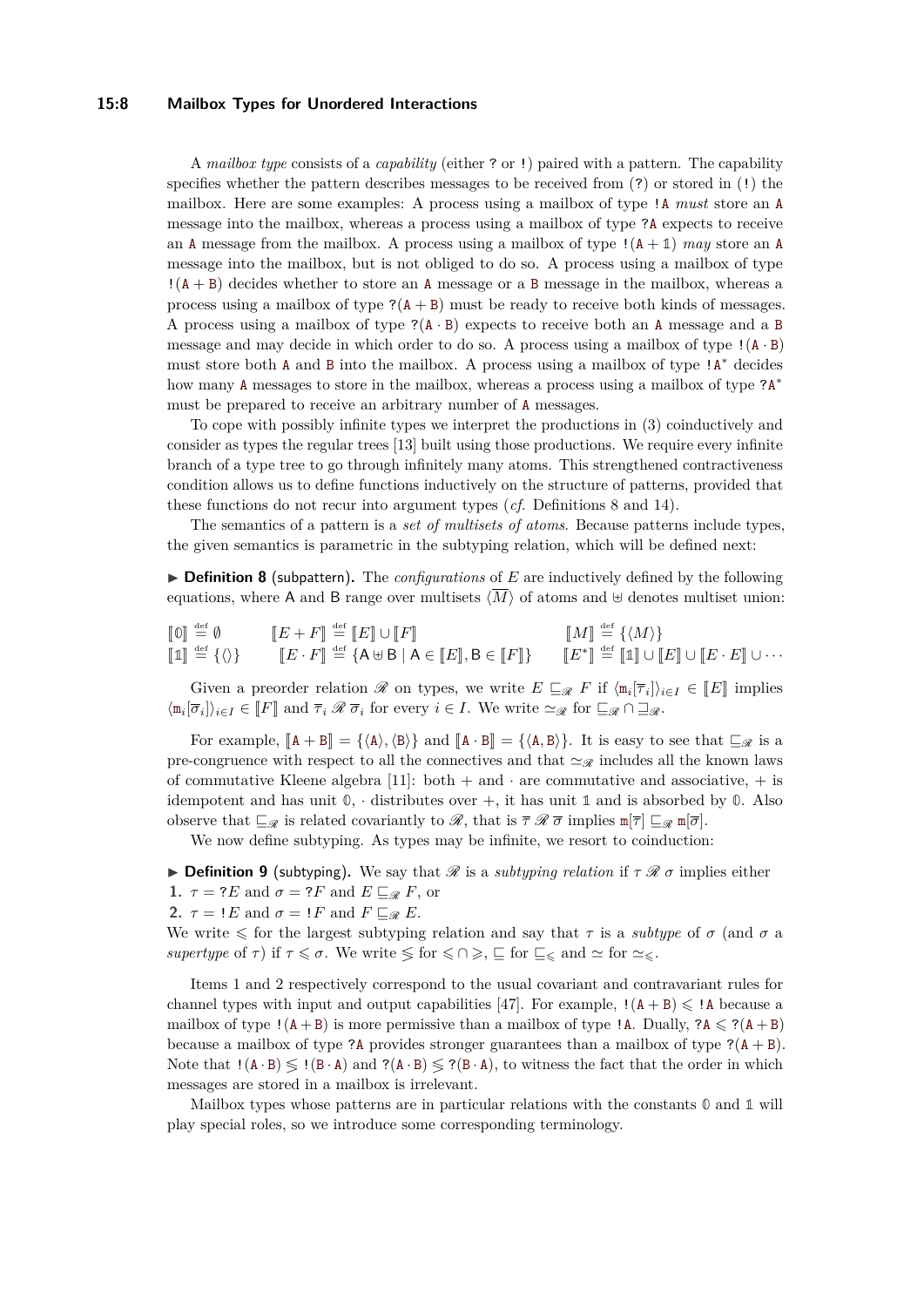- **Definition 10** (type and name classification). We say that (a name whose type is)  $\tau$  is:
- $\overline{\phantom{a}}$ *relevant* if  $\tau \nless 11$  and *irrelevant* otherwise;
- *reliable* if  $\tau \nless 30$  and *unreliable* otherwise;  $\sim$
- *usable* if  $10 \nless \tau$  and *unusable* otherwise.

A relevant name *must* be used, whereas an irrelevant name may be discarded because not storing any message in the mailbox it refers to is allowed by its type. All mailbox types with input capability are relevant. A reliable mailbox is one from which no unexpected message has been received. All names with output capability are reliable. A usable name *can* be used, in the sense that there exists a construct of the mailbox calculus that expects a name with that type. All mailbox types with input capability are usable, but  $?({A \cdot \emptyset})$  is unreliable. Both  $!A$  and  $!(1 + A)$  are usable. The former type is also relevant because a process using a mailbox with this type must (eventually) store an A message in it. On the contrary, the latter type is irrelevant, since not using the mailbox is a legal way of using it.

Henceforth we assume that all types are usable and that all argument types are also reliable. That is, we ban all types like  $\mathbf{10}$  or  $\mathbf{1}(\mathbf{0} \cdot \mathbf{m})$  and all types like  $2\mathbf{m}[2\mathbf{0}]$  or  $\mathbf{1}\mathbf{m}[2\mathbf{0}]$ .

<span id="page-8-1"></span> $\triangleright$  **Example 11** (lock type). The mailbox used by the lock (Example [1\)](#page-4-0) will have several different types, depending on the viewpoint we take (either the lock itself or one of its users) and on the state of the lock (whether it is free or busy). As we can see from the definition of FreeLock, a free lock waits for an acquire message which is supposed to carry a reference to another mailbox into which the capability to release the lock is stored. Since the lock is meant to have several concurrent users, it is not possible in general to predict the number of acquire messages in its mailbox. Therefore, the mailbox of a free lock has type

```
?acquire[!reply[!release]]∗
```
from the viewpoint of the lock itself. When the lock is busy, it expects to find one release message in its mailbox, but in general the mailbox will also contain acquire messages corresponding to pending acquisition requests. So, the mailbox of a busy lock has type

```
?(release · acquire[!reply[!release]]∗
)
```
indicating that the mailbox contains (or will eventually contain) a single release message along with arbitrarily many acquire messages.

Prospective owners of the lock may have references to the lock's mailbox with type !acquire[!reply[!release]] or !acquire[!reply[!release]]<sup>∗</sup> depending on whether they acquire the lock exactly once (just like *alice* and *carol* in Example [1\)](#page-4-0) or several times. Other intermediate types are possible in the case of users that acquire the lock a bounded number of times. The current owner of the lock will have a reference to the lock's mailbox of type !release. This type is relevant, implying that the owner must eventually release the lock.

# <span id="page-8-0"></span>**3.2 Dependency Graphs**

We use *dependency graphs* for tracking dependencies between mailboxes. Intuitively, there is a dependency between *u* and *v* if either *v* is the argument of a message in mailbox *u* or *v* occurs in the continuation of a process waiting for a message from *u*. Dependency graphs have names as vertices and undirected edges. However, the usual representation of graphs does not account for the fact that mailbox names may be restricted and that the multiplicity of dependencies matters. Therefore, we define dependency graphs using the syntax below:

**Dependency Graph**  $\varphi, \psi ::= \emptyset \mid \{u, v\} \mid \varphi \sqcup \psi \mid (\nu a)\varphi$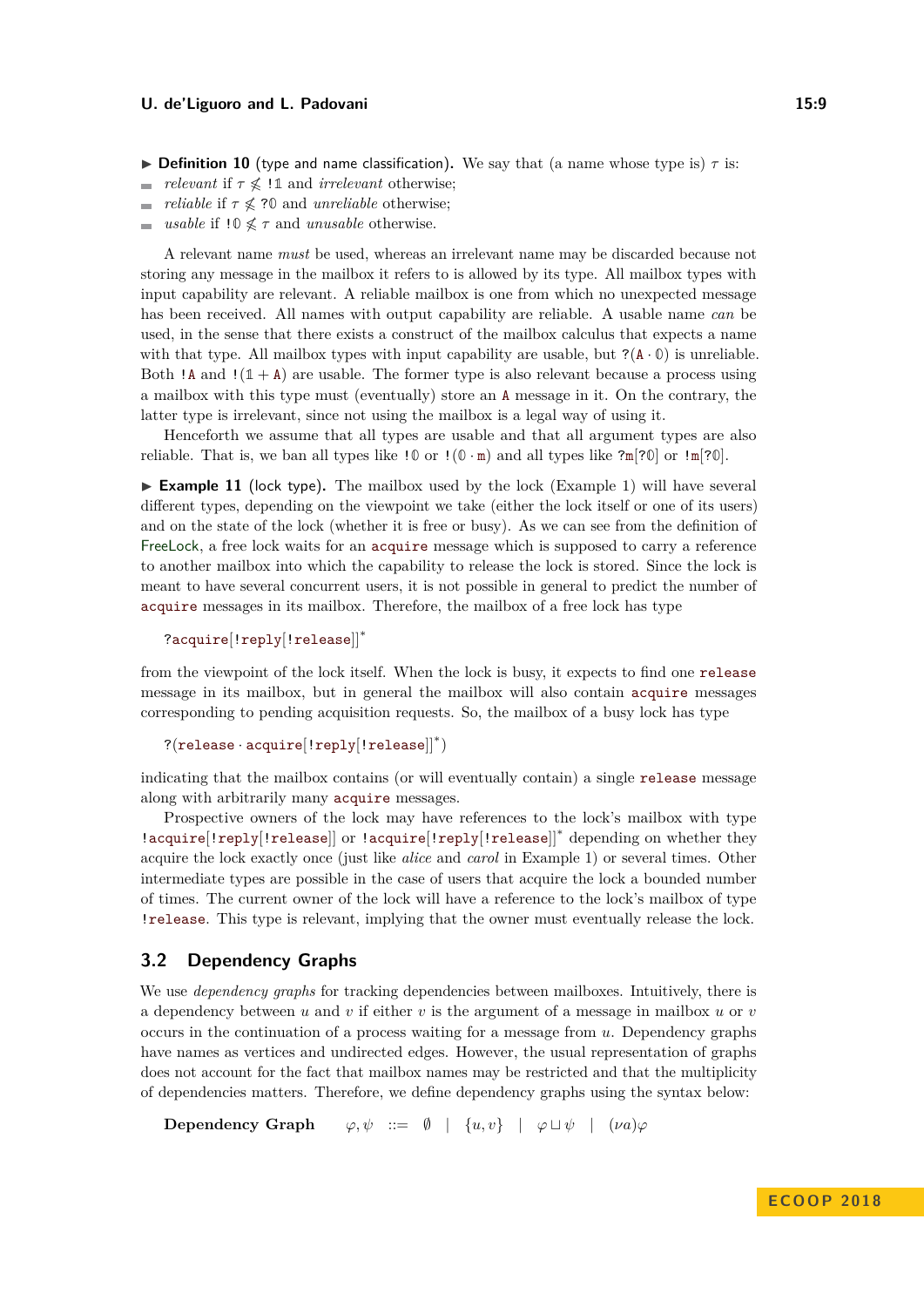#### **15:10 Mailbox Types for Unordered Interactions**

<span id="page-9-4"></span><span id="page-9-3"></span><span id="page-9-2"></span><span id="page-9-1"></span>
$$
\{u, v\} \xrightarrow{u-v} \emptyset \text{ [G-AXIOM]} \xrightarrow{\varphi \xrightarrow{u-v} \varphi'} \varphi' \sqcup \psi \xrightarrow{[G-LEFT]} \xrightarrow{\psi \xrightarrow{u-v} \psi'} \varphi \sqcup \psi'
$$
 [G-RIGHT]  

$$
\xrightarrow{\varphi \xrightarrow{u-v} \psi} a \neq u, v \xrightarrow{[G-NEW]} \xrightarrow{\varphi \xrightarrow{u-w} \psi} \psi \xrightarrow{\psi \xrightarrow{w-v} \varphi'} \varphi \sqcup \psi'
$$
 [G-RIGHT]  

$$
\xrightarrow{(\nu a)\varphi \xrightarrow{u-v} (\nu a)\psi} \text{[G-NEW]} \xrightarrow{\varphi \xrightarrow{u-v} \psi} \psi' \xrightarrow{[G-TRANS]}
$$

**Figure 1** Labelled transitions of dependency graphs.

The term  $\emptyset$  represents the empty graph which has no vertices and no edges. The unordered pair  $\{u, v\}$  represents the graph made of a single edge connecting the vertices *u* and *v*. The term  $\varphi \sqcup \psi$  represents the union of  $\varphi$  and  $\psi$  whereas  $(\nu a)\varphi$  represents the same graph as  $\varphi$ except that the vertex *a* is restricted. The usual notions of free and bound names apply to dependency graphs. We write  $fn(\varphi)$  for the free names of  $\varphi$ .

To define the semantics of a dependency graph we use the labelled transition system of Table [1.](#page-9-1) A label  $u - v$  represents a path connecting *u* with *v*. So, a relation  $\varphi \xrightarrow{u-v} \varphi'$ means that *u* and *v* are connected in  $\varphi$  and  $\varphi'$  describes the residual edges of  $\varphi$  that have not been used for building the path between *u* and *v*. The paths of  $\varphi$  are built from the edges of  $\varphi$  (*cf.* [G-AXIOM]) connected by shared vertices (*cf.* [G-TRANS]). Restricted names cannot be observed in labels, but they may contribute in building paths in the graph  $(cf.$  [G-NEW]).

**► Definition 12** (graph acyclicity and entailment). Let dep( $\varphi$ )  $\stackrel{\text{def}}{=} \{(u, v) \mid \exists \varphi' : \varphi \xrightarrow{u-v} \varphi'\}$ be the *dependency relation* generated by  $\varphi$ . We say that  $\varphi$  is *acyclic* if  $\text{dep}(\varphi)$  is irreflexive. We say that  $\varphi$  *entails*  $\psi$ , written  $\varphi \Rightarrow \psi$ , if dep( $\psi$ )  $\subseteq$  dep( $\varphi$ ).

Note that  $\sqcup$  is commutative, associative and has  $\emptyset$  as unit with respect to dep(·). These properties of dependency graphs are key to prove that typing is preserved by structural congruence on processes. Note also that  $\Box$  is *not* idempotent. Indeed,  $\{u, v\} \Box \{u, v\}$  is cyclic whereas  $\{u, v\}$  is not. The following example motivates the reason why the multiplicity of dependencies is important.

<span id="page-9-5"></span>► **Example 13** (multiplicity of dependencies). Even though we have not presented the typing rules yet, we can use the above intuition on how dependencies are established to argue that the process below yields a cyclic dependency graph:

 $P \stackrel{\text{def}}{=} (\nu a)(\nu b)(a!A[b] \mid a!B[b] \mid a?A(x).a?B(y).$ free  $a \cdot x!m[y]) \rightarrow^* (\nu b)b!m[b] \rightarrow^*$ 

Observe that *P* stores two messages in the mailbox *a*, each containing a reference to the mailbox *b*. Thus, the same dependency  $\{a, b\}$  arises twice, resulting in a cyclic dependency involving *a* and *b*. By reducing the process, we note that the two variables *x* and *y*, which were syntactically different in *P*, are unified into *b* in the reduct, which is deadlocked.

# <span id="page-9-0"></span>**3.3 Typing Rules**

We use *type environments* for tracking the type of free names occurring in processes. A type environment is a partial function from names to types written as  $\overline{u}$  :  $\overline{\tau}$  or  $u_1$  :  $\tau_1, \ldots, u_n$  :  $\tau_n$ . We let  $\Gamma$  and  $\Delta$  range over type environments, we write  $\text{dom}(\Gamma)$  for the domain of  $\Gamma$  and Γ, Δ for the union of Γ and Δ when  $dom(Γ) ∩ dom(Δ) = ∅$ . We say that Γ is reliable if so are all the types in its range.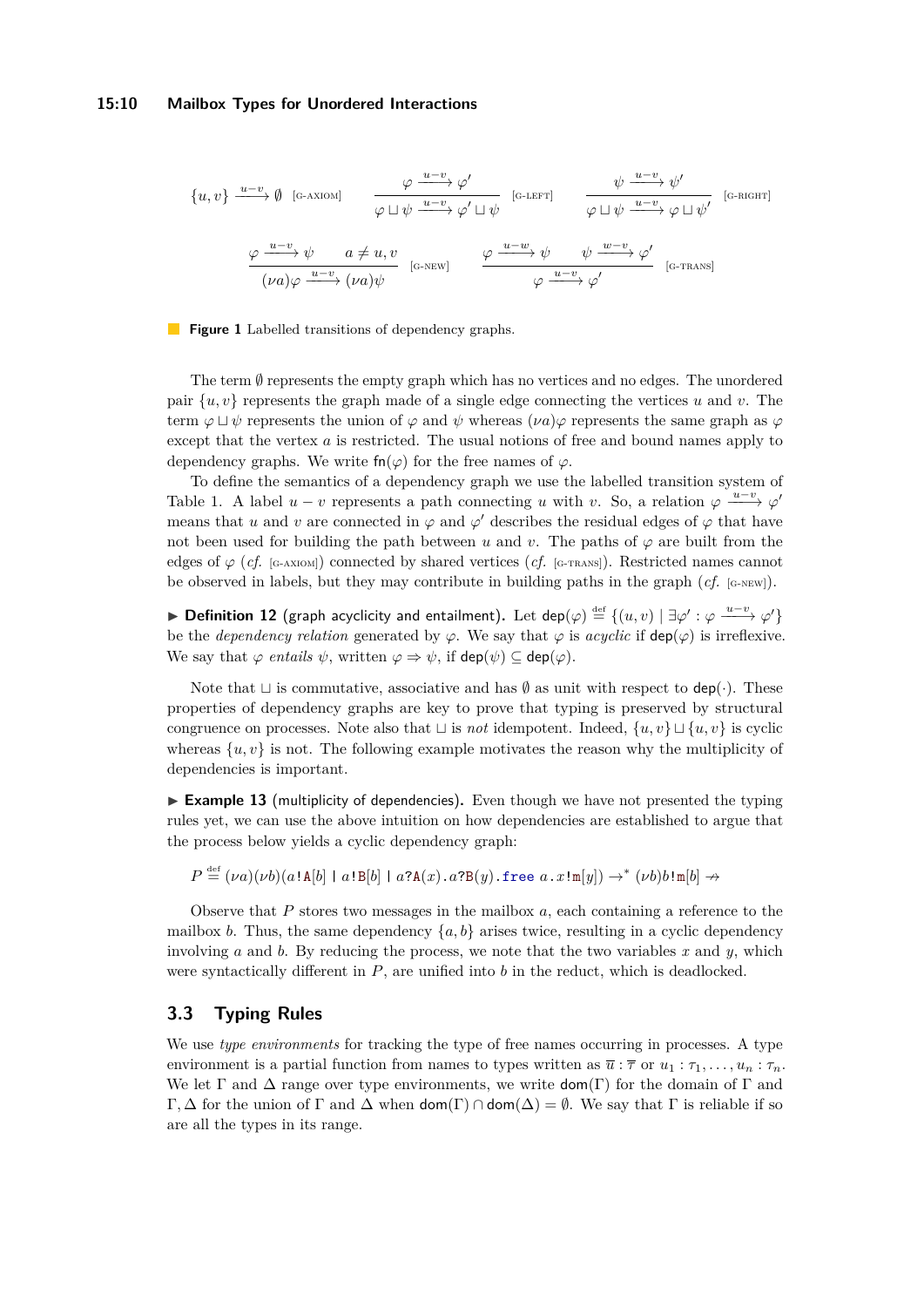<span id="page-10-11"></span>**Typing rules for processes**  $\Gamma \vdash P :: \varphi$ 

<span id="page-10-9"></span><span id="page-10-8"></span><span id="page-10-2"></span><span id="page-10-0"></span>
$$
\frac{\mathsf{X}: (\overline{x} : \overline{\tau}; \varphi)}{\emptyset \vdash \text{done} :: \emptyset} \qquad \frac{\mathsf{X}: (\overline{x} : \overline{\tau}; \varphi)}{\overline{u} : \overline{\tau} \vdash \mathsf{X}[\overline{u}] :: \varphi\{\overline{u}/\overline{x}\}} \qquad [\text{r-DEF}] \qquad \frac{\Gamma, a : ?\mathbb{1} \vdash P :: \varphi}{\Gamma \vdash (\nu a)P :: (\nu a)\varphi} \qquad [\text{r-NEW}]
$$
\n
$$
\frac{u : !\mathbb{m}[\overline{\tau}], \overline{v} : \overline{\tau} \vdash u! \mathbb{m}[\overline{v}] :: \{u, \{\overline{v}\}\} \qquad [n\text{-NSG}] \qquad u : ?E, \Gamma \vdash G \qquad \overline{\vdash E}
$$
\n
$$
\frac{u : ?E, \Gamma \vdash G \qquad \overline{\vdash E}
$$
\n
$$
\frac{\Gamma_i \vdash P_i :: \varphi_i \quad (i=1,2)}{\Gamma_1 \parallel \Gamma_2 \vdash P_1 \parallel P_2 :: \varphi_1 \sqcup \varphi_2} \qquad [\text{r-PAR}] \qquad \frac{\Delta \vdash P :: \psi \qquad \Gamma \leq \Delta \qquad \varphi \Rightarrow \psi}{\Gamma \vdash P :: \varphi} \qquad [\text{r-sub}]}
$$
\n
$$
\text{Typing rules for guards} \qquad \qquad \boxed{\Gamma \vdash G}
$$

<span id="page-10-10"></span><span id="page-10-7"></span><span id="page-10-6"></span><span id="page-10-5"></span><span id="page-10-4"></span><span id="page-10-3"></span><span id="page-10-1"></span>
$$
\frac{\Gamma \vdash P :: \varphi}{u : ?0, \Gamma \vdash \mathtt{fail} \ u} \quad \frac{\Gamma \vdash P :: \varphi}{u : ?1, \Gamma \vdash \mathtt{free} \ u . P} \quad \text{[T-FREE]} \\
\frac{u : ?E, \Gamma, \overline{x} : \overline{\tau} \vdash P :: \varphi}{u : ?(\mathbb{m}[\overline{\tau}] \cdot E), \Gamma \vdash u \cdot \mathbb{m}(\overline{x}) . P} \quad \frac{u : ?E_i, \Gamma \vdash G_i \; (^{i=1,2})}{u : ?(E_1 + E_2), \Gamma \vdash G_1 + G_2} \quad \text{[T-BRANCH]}
$$

**Figure 2** Typing rules.

Judgments for processes have the form  $\Gamma \vdash P :: \varphi$ , meaning that *P* is well typed in  $\Gamma$  and yields the dependency graph  $\varphi$ . Judgments for guards have the form  $\Gamma \vdash G$ , meaning that *G* is well typed in Γ. We say that a judgment  $\Gamma \vdash P :: \varphi$  is well formed if  $fn(\varphi) \subseteq dom(\Gamma)$ and  $\varphi$  is acyclic. Each process typing rule has an implicit side condition requiring that its conclusion be well formed. For each global process definition  $X(\bar{x}) \triangleq P$  we assume that there is a corresponding *global process declaration* of the form  $X : (\bar{x} : \bar{\tau}; \varphi)$ . We say that the definition is *consistent* with the corresponding declaration if  $\bar{x}$ :  $\bar{\tau} \vdash P$  ::  $\varphi$ , where we require the dependency graph yielded by  $P$  to be the same  $\varphi$  associated with the definition. Hereafter, all process definitions are assumed to be consistent. We now discuss the typing rules in detail, introducing auxiliary notions and notation as we go along.

**Terminated process.** According to the rule [T-DONE], the terminated process done is well typed in the empty type environment and yields no dependencies. This is motivated by the fact that done does not use any mailbox. Later on we will introduce a subsumption rule [[t-sub](#page-10-1)] that allows us to type done in any type environment with irrelevant names.

**Message.** Rule [T-MSG] establishes that a message  $u \cdot m[\overline{v}]$  is well typed provided that the mailbox *u* allows the storing of an m-tagged message with arguments of type  $\bar{\tau}$  and the types of  $\overline{v}$  are indeed  $\overline{\tau}$ . The subsumption rule [T-sub] will make it possible to use arguments whose type is a *subtype* of the expected ones. A message  $u \cdot m[\overline{v}]$  establishes dependencies between the target mailbox *u* and all of the arguments  $\overline{v}$ . We write  $\{u, \{v_1, \ldots, v_n\}\}\$ for the dependency graph  $\{u, v_1\} \sqcup \cdots \sqcup \{u, v_n\}$  and use  $\emptyset$  for the empty graph union.

Names with output capability are introduced by the  $\parallel$  operator that combines type environments and that will be defined later on, when discussing rule [T-PAR].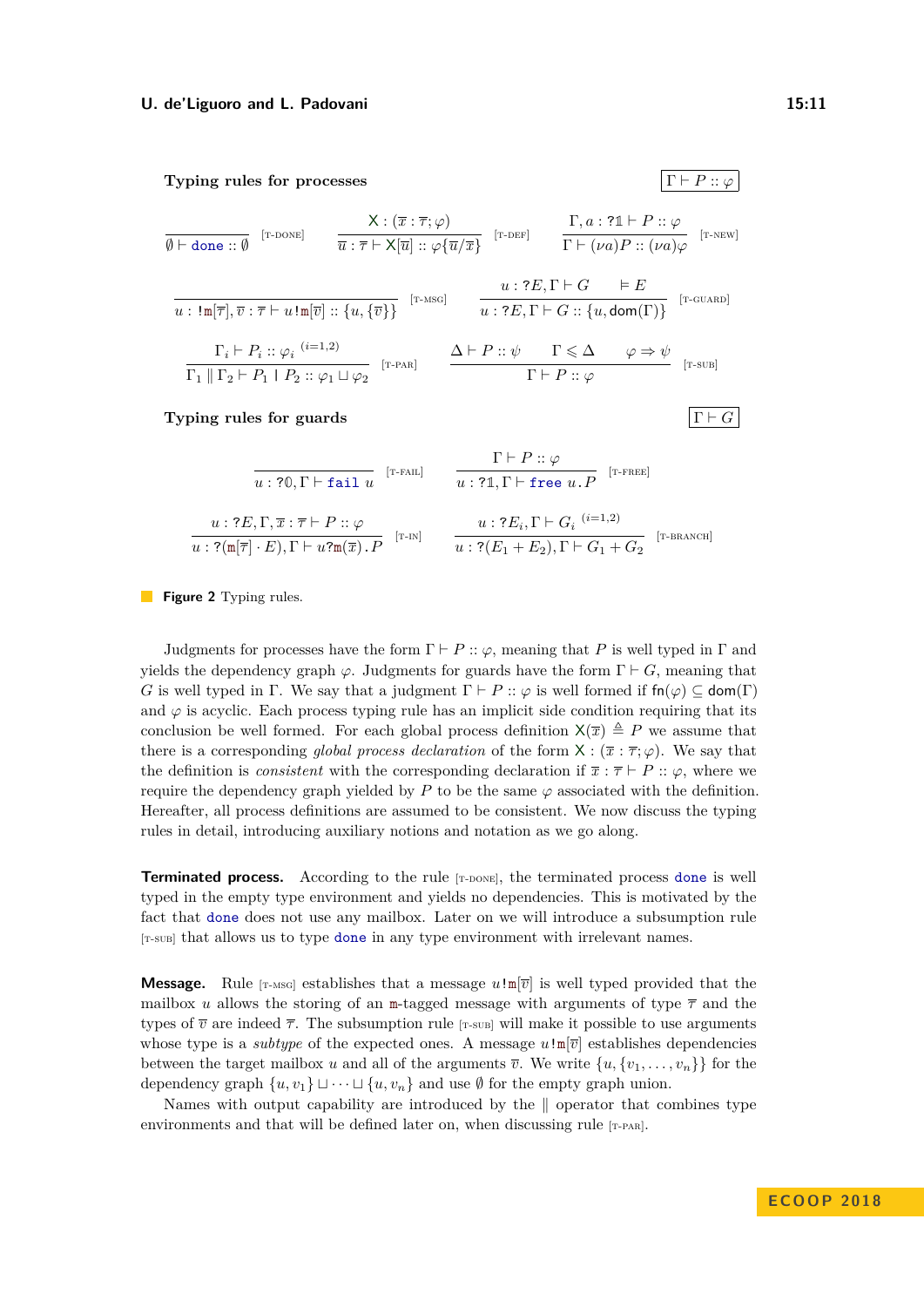#### **15:12 Mailbox Types for Unordered Interactions**

**Process invocation.** The typing rule for a process invocation  $X[\overline{u}]$  checks that there exists a global definition for X which expects exactly the given number and type of parameters. Again, rule [[t-sub](#page-10-1)] will make it possible to use parameters whose types are subtypes of the expected ones. A process invocation yields the same dependencies as the corresponding process definition, with the appropriate substitutions applied.

**Guards.** Guards are used to match the content of a mailbox and retrieve messages from it. According to rule  $[T-FAIL]$ , the action fail *u* matches a mailbox *u* with type ?0, indicating that an unexpected message has been found in the mailbox. The type environment may contain arbitrary associations, since the fail  $u$  action causes a runtime error. Rule  $[r$ - $F_{\text{REE}}]$  states that the action free *u*.*P* matches a mailbox *u* with type ?**1**, indicating that the mailbox is empty. The continuation is well typed in the residual type environment Γ. An input action  $u^2m(\overline{x})$ . *P* matches a mailbox *u* with type  $?(\overline{n}|\overline{\tau}) \cdot E)$  that guarantees the presence of an m-tagged message possibly along with other messages as specified by *E*. The continuation *P* must be well typed in an environment where the mailbox has type ?*E*, which describes the content of the mailbox after the m-tagged message has been removed. Associations for the received arguments  $\bar{x}$  are also added to the type environment. A compound guard  $G_1 + G_2$  offers the actions offered by  $G_1$  and  $G_2$  and therefore matches a mailbox *u* with type  $? (E_1 + E_2)$ , where  $E_i$  is the pattern that describes the mailbox matched by  $G_i$ . Note that the residual type environment  $\Gamma$  is the same in both branches, indicating that the type of other mailboxes used by the guard cannot depend on that of *u*.

The judgments for guards do not yield any dependency graph. This is compensated by the rule [T-GUARD], which we describe next.

**Guarded processes.** Rule  $[r\text{-}Gurab]$  is used to type a guarded process  $G$ , which matches some mailbox  $u$  of type  $\mathcal{E}$  and possibly retrieves messages from it. As we have seen while discussing guards, *E* is supposed to be a pattern of the form  $E_1 + \cdots + E_n$  where each  $E_i$ is either **0**, **1** or of the form *M* · *F*. However, only the patterns *E* that are in *normal form* (defined below) are suitable to be used in this typing rule and the side condition  $\vdash E$  checks that this is indeed the case. Before defining the notion of pattern normal form we motivate its need by means of a simple example.

Suppose that our aim is to type a process  $u$ ?A. $P + u$ ?B. $Q$  that consumes either an A message or a B message from *u*, whichever of these two messages is matched first in *u*, and then continues as *P* or *Q* correspondingly. Suppose also that the type of *u* is ?*E* with  $E \stackrel{\text{def}}{=} A \cdot C + B \cdot A$ , which allows the rules for guards to successfully type check the process. As we have seen while discussing rule  $[r-m]$ ,  $P$  and  $Q$  must be typed in an environment where the type of *u* has been updated so as to reflect the fact that the consumed message is no longer in the mailbox. In this particular case, we might be tempted to infer that the type of *u* in *P* is ?C and that the type of *u* in *Q* is ?A. Unfortunately, the type ?C does not accurately describe the content of the mailbox after A has been consumed because, according to *E*, the A message may be accompanied by *either* a B message *or* by a C message, whereas ?C only accounts for the second possibility. Thus, the appropriate pattern to be used for typing this process is  $A \cdot (B + C) + B \cdot A$ , where the fact that B may be found after consuming A is made explicit. This pattern and *E* are equivalent as they generate exactly the same set of valid configurations. Yet,  $A \cdot (B + C) + B \cdot A$  is in normal form whereas E is not. In general the normal form is not unique. For example, also the patterns  $B \cdot A + C \cdot A$  and  $A \cdot (B + C)$ are in normal form and equivalent to *E* and can be used for typing processes that consume messages from *u* in different orders or with different priorities.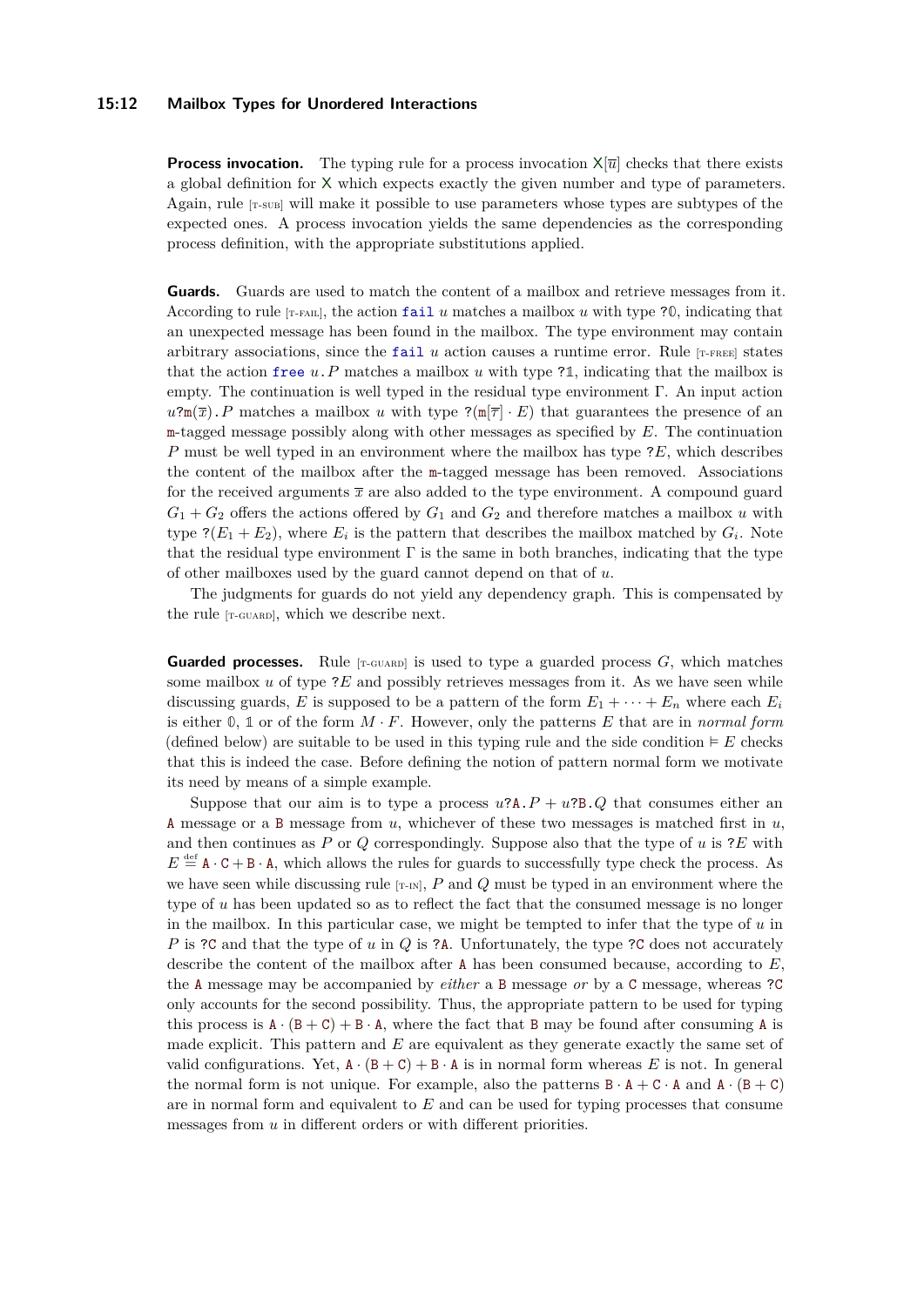The first ingredient for defining the notion of pattern normal form is that of pattern residual  $E/M$ , which describes the content of a mailbox that initially contains a configuration of messages described by *E* and from which we remove a single message with type *M*:

<span id="page-12-0"></span> $\triangleright$  **Definition 14** (pattern residual). The *residual* of a pattern *E* with respect to an atom *M*, written  $E/M$ , is inductively defined by the following equations:

$$
\begin{array}{ccc}\n0/M = \mathbb{1}/M \stackrel{\text{def}}{=} \mathbb{0} & \mathbb{m}[\overline{\tau}]/\mathbb{m}[\overline{\sigma}] \stackrel{\text{def}}{=} \mathbb{1} & \text{if } \overline{\tau} \leqslant \overline{\sigma} \\
(E^*)/M \stackrel{\text{def}}{=} E/M \cdot E^* & \mathbb{m}[\overline{\tau}]/\mathbb{m}'[\overline{\sigma}] \stackrel{\text{def}}{=} \mathbb{0} & \text{if } \mathbb{m} \neq \mathbb{m}' \\
(E \cdot F)/M \stackrel{\text{def}}{=} E/M \cdot F + E \cdot F/M\n\end{array}
$$

If we take the pattern *E* discussed earlier we have  $E/A = \mathbb{1} \cdot C + A \cdot \mathbb{0} + \mathbb{0} \cdot \mathbb{1} + B \cdot \mathbb{1} \simeq B + C$ . The pattern residual operator is closely related to Brzozowski's derivative in a commutative Kleene algebra [\[4,](#page-25-11) [28\]](#page-26-9). Unlike Brzozowski's derivative, the pattern residual is a partial operator:  $E/\mathbb{m}[\bar{\sigma}]$  is defined provided that the  $\bar{\sigma}$  are supertypes of all types  $\bar{\tau}$  found in m-tagged atoms within *E*. This condition has a natural justification: when choosing the message to remove from a mailbox containing a configuration of messages described by *E*, only the tag m of the message – and not the type of its arguments – matters. Thus,  $\overline{\sigma}$ faithfully describe the received arguments provided that they are supertypes of *all* argument types of *all* m-tagged message types in *E*. For example, assuming nat  $\leq$  int, we have that  $(\text{min} + \text{min} + \text{min})/\text{min}$  is defined whereas  $(\text{min} + \text{min} + \text{min} + \text{min})/\text{min}$  is not.

We use the notion of pattern residual to define pattern normal forms:

 $\triangleright$  **Definition 15** (pattern normal form). We say that a pattern *E* is in *normal form*, written  $E, \text{ if } E \models E \text{ is derivable by the following axioms and rules:}$ 

$$
E \vDash \mathbb{0} \qquad E \vDash \mathbb{1} \qquad \frac{F \simeq E/M}{E \vDash M \cdot F} \qquad \frac{E \vDash F_1 \qquad E \vDash F_2}{E \vDash F_1 + F_2}
$$

Essentially, the judgment  $\models E$  verifies that *E* is expressed as a sum of  $\emptyset$ , 1 and  $M \cdot F$ terms where *F* is (equivalent to) the residual of *E* with respect to *M*.

A guarded process yields all the dependencies between the mailbox *u* being used and the names occurring free in the continuations, because the process will not be able to exercise the capabilities on these names until the message from *u* has been received.

**Parallel composition.** Rule  $[r$ -paral deals with parallel compositions of the form  $P_1 \nvert P_2$ . This rule accounts for the fact that the same mailbox  $u$  may be used in both  $P_1$  and  $P_2$  according to different types. For example,  $P_1$  might store an A message into  $u$  and  $P_2$  might store a B message into *u*. In the type environment for the parallel composition as a whole we must be able to express with a single type the combined usages of  $u$  in  $P_1$  and  $P_2$ . This is accomplished by introducing an operator that combines types:

**Definition 16** (type combination). We write  $\tau \parallel \sigma$  for the *combination* of  $\tau$  and  $\sigma$ , where  $\parallel$ is the partial symmetric operator defined as follows:

$$
E \parallel !F \stackrel{\text{def}}{=} !(E \cdot F) \qquad !E \parallel ?(E \cdot F) \stackrel{\text{def}}{=} ?F \qquad ?(E \cdot F) \parallel !E \stackrel{\text{def}}{=} ?F
$$

Continuing the previous example, we have  $|A||B = |(A \cdot B)$  because storing one A message and one B message in *u* means storing an overall configuration of messages described by the pattern A · B. When *u* is used for both input and output operations, the combined type of *u* describes the overall balance of the mailbox. For example, we have  $|\mathbf{A}|| \mathbf{?} (\mathbf{A} \cdot \mathbf{B}) = ?\mathbf{B}$ : if we combine a process that stores an A message into *u* with another process that consumes both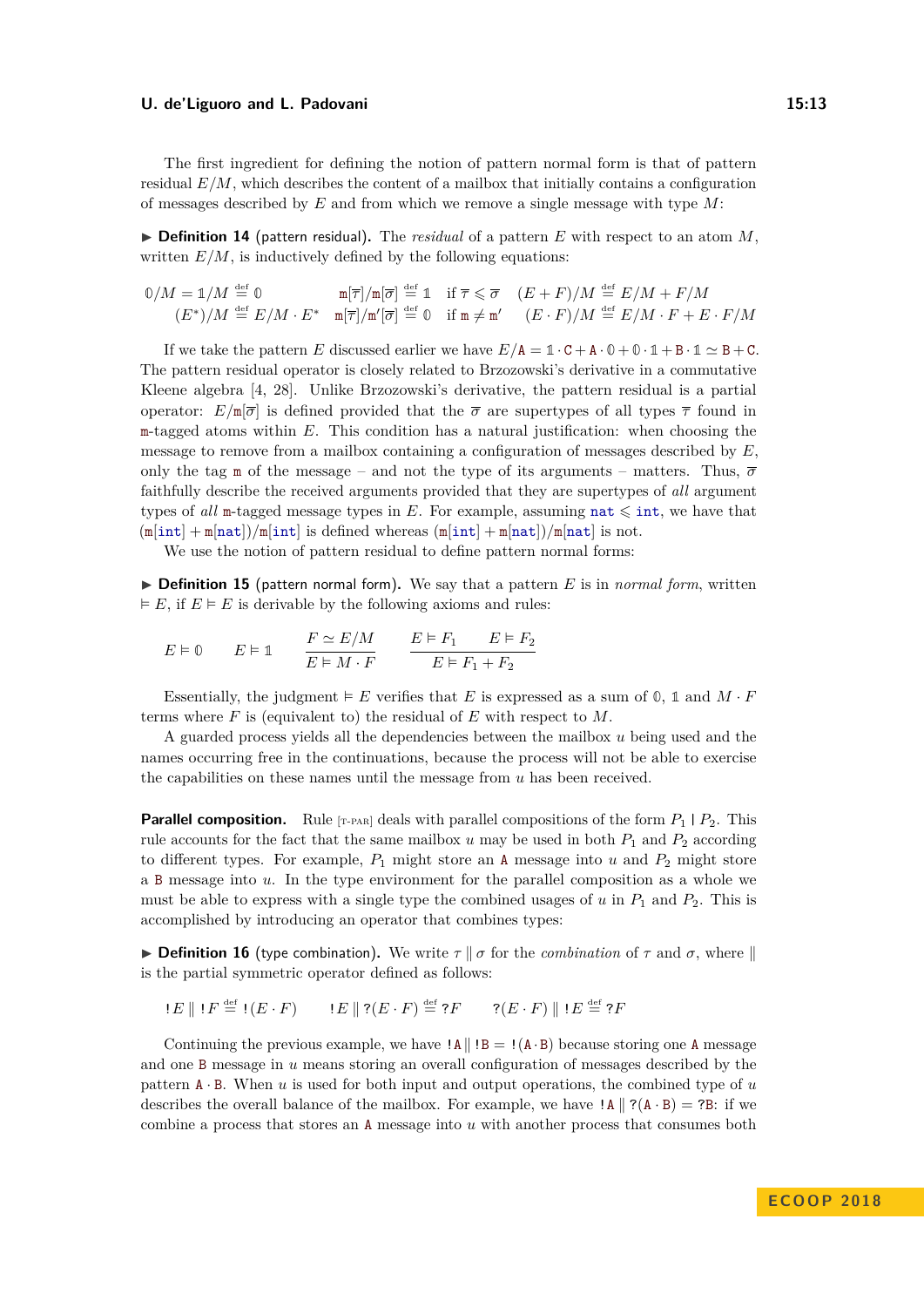#### **15:14 Mailbox Types for Unordered Interactions**

an A message and a B message from the same mailbox in some unspecified order, then we end up with a process that consumes a B message from *u*.

Notice that  $\parallel$  is a partial operator in that not all type combinations are defined. It might be tempting to relax  $\|$  in such a way that  $((A \cdot B) \| ? A = !B$ , so as to represent the fact that the combination of two processes results in an excess of messages that must be consumed by some other process. However, this would mean allowing different processes to consume messages from the same mailbox, which is not safe in general (see Example [17\)](#page-13-0). For the same reason, the combination of ?*E* and ?*F* is always undefined regardless of *E* and *F*. Operators akin to  $\parallel$  for the combination of channel types are commonly found in substructural type systems for the (linear) *π*-calculus [\[51,](#page-27-8) [44\]](#page-27-9). Unlike these systems, in our case the combination concerns also the content of a mailbox in addition to the capabilities for accessing it.

<span id="page-13-0"></span>**Example 17.** Suppose that we extend the type combination operator so that  $?(\mathbf{E} \cdot \mathbf{F}) =$ ?*E* || ?*F*. To see why this extension would be dangerous, consider the process

```
(u!A[True] | u?A(x).(system!print_bool[x] | free u.done)) |
(u!A[2] | u?A(y).(system!print_int[y] | free u.done))
```
Overall, this process stores into *u* a combination of messages that matches the pattern  $A[bool] \cdot A[int]$  and retrieves from *u* the same combination of messages. Apparently, *u* is used in a balanced way. However, there is no guarantee that the *u*!A[True] message is received by the process at the top and that the  $u\cdot A[2]$  message is received by the process at the bottom. In fact, the converse may happen because only the tag of a message – not the type or value of its arguments – is used for matching messages in the mailbox calculus.

We now extend type combination to type environments in the expected way:

<span id="page-13-1"></span> $\triangleright$  **Definition 18** (type environment combination). We write Γ  $\parallel \Delta$  for the *combination* of Γ and  $\Delta$ , where  $\parallel$  is the partial operator inductively defined by the equations:

$$
\Gamma \parallel \Delta \stackrel{\text{def}}{=} \Gamma, \Delta \quad \text{if } \text{dom}(\Gamma) \cap \text{dom}(\Delta) = \emptyset \qquad (u: \tau, \Gamma) \parallel (u: \sigma, \Delta) \stackrel{\text{def}}{=} u: \tau \parallel \sigma, (\Gamma \parallel \Delta)
$$

With this machinery in place, rule [T-PAR] is straightforward to understand and the dependency graph of  $P_1 \mid P_2$  is simply the union of the dependency graphs of  $P_1$  and  $P_2$ .

**Mailbox restriction.** Rule  $[r\text{-new}]$  establishes that the process creating a new mailbox  $a$  with scope  $P$  is well typed provided that the type of  $a$  is ?1. This means that every message stored in the mailbox *a* by (a sub-process of)  $P$  is also consumed by (a sub-process of)  $P$ . The dependency graph of the process is the same as that of *P*, except that *a* is restricted.

**Subsumption.** As we have anticipated earlier in a few occasions, the subsumption rule [T-SUB] allows us to rewrite types in the type environment and to introduce associations for irrelevant names. The rule makes use of the following notion of subtyping for type environments:

I **Definition 19** (subtyping for type environments)**.** We say that Γ is a *subtype environment* of  $\Delta$  if  $\Gamma \leq \Delta$ , where  $\leq$  is the least preorder on type environments such that:

 $u: \mathbb{11}, \Gamma \leqslant \Gamma$ *τ*  $\leq$  *σ*  $u : \tau, \Gamma \leqslant u : \sigma, \Gamma$ 

Intuitively,  $\Gamma \leq \Delta$  means that Γ provides more capabilities than  $\Delta$ . For example,  $u : (A + B), v : \mathbb{1} \leq u : A$  since a process that is well typed in the environment  $u : A$  stores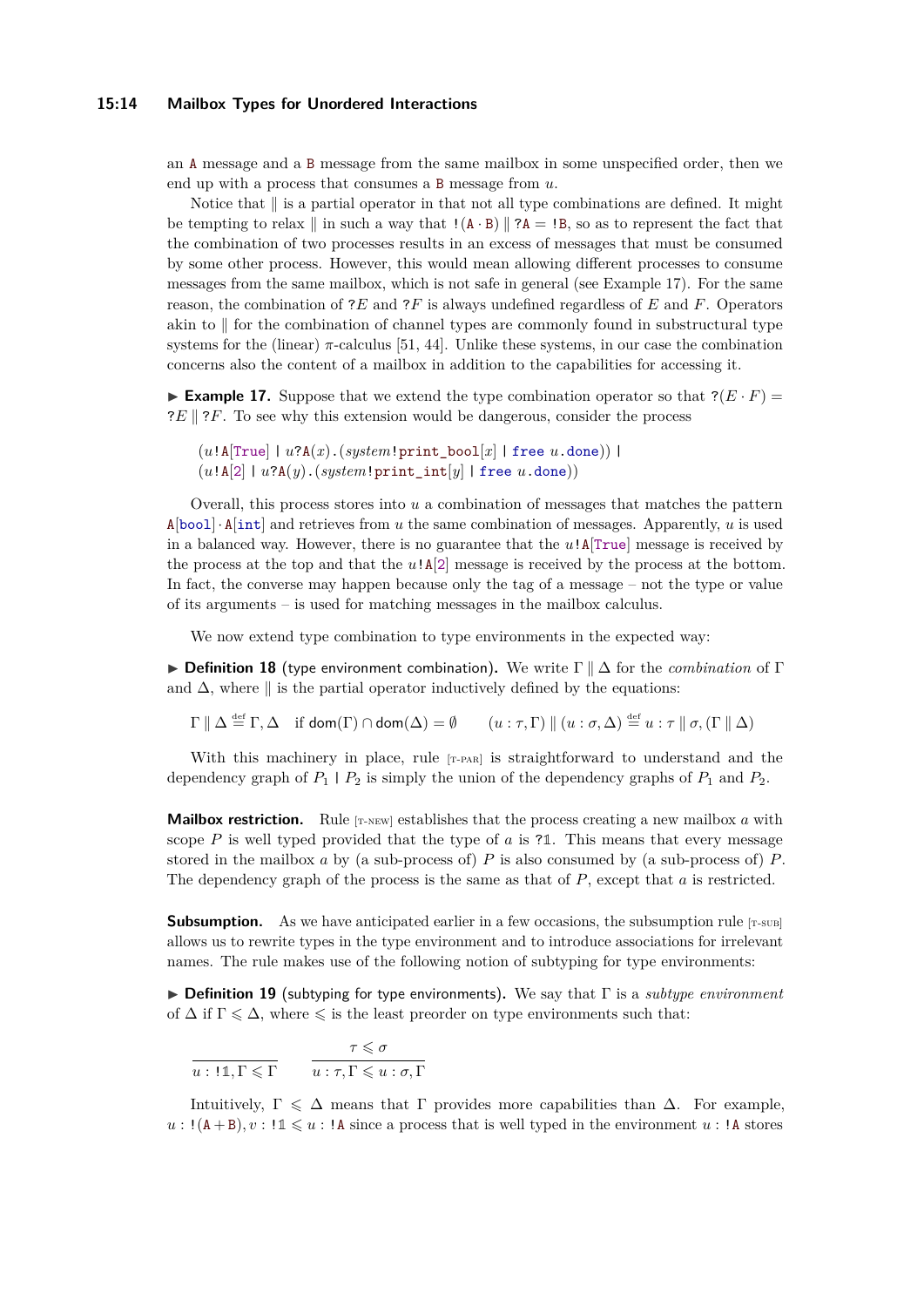an A message into *u*, which is also a valid behavior in the environment  $u : (A + B)$ ,  $v : \mathbb{1}$ where  $u$  has more capabilities (it is also possible to store a B message into  $u$ ) and there is an irrelevant name *v* not used by the process.

Rule  $[x-sus]$  also allows us to replace the dependency graph yielded by  $P$  with another one that generates a superset of dependencies. In general, the dependency graph should be kept as small as possible to minimize the possibility of yielding mutual dependencies (see  $[r-PAB]$ ). The replacement allowed by  $[r\text{-}s\text{-}vs]$  is handy for technical reasons, but not necessary. The point is that the residual of a process typically yields fewer dependencies than the process itself, so we use [T-SUB] to enforce the invariance of dependency graphs across reductions.

<span id="page-14-0"></span>► **Example 20.** We show the full typing derivation for FreeLock and BusyLock defined in Example [1.](#page-4-0) Our objective is to show the consistency of the global process declarations

 $FreeLock : (self : \tau; \emptyset)$  BusyLock :  $(self : \tau, owner : \rho; \{self, owner\})$ 

where  $\tau \stackrel{\text{def}}{=}$  ?acquire $[\rho]^*$  and  $\rho \stackrel{\text{def}}{=}$  !reply[!release]. In the derivation trees below we rename *self* as *x* and *owner* and *y* to resonably fit the derivations within the page limits. We start from the body of BusyLock, which is simpler, and obtain

|                                                                                             | T-DEF<br>$x : \tau \vdash \mathsf{FreeLock}[x] :: \emptyset$                      |
|---------------------------------------------------------------------------------------------|-----------------------------------------------------------------------------------|
|                                                                                             | T-IN <br>$x : \sigma \vdash x$ ?release.FreeLock[x]                               |
| $T-MSG$<br>x: !release, $y : \rho \vdash y!$ reply $[x] :: \{y, x\}$                        | $T-CUARD$<br>$\overline{x : \sigma \vdash x?$ release.FreeLock $[x] :: \emptyset$ |
| $x:\tau, y:\rho \vdash y!$ reply $[x]$   x?release.Lock $[x]$ :: $\{y,x\} \sqcup \emptyset$ | $T-PAR$                                                                           |

where  $\sigma \stackrel{\text{def}}{=} ?(\texttt{release} \cdot \texttt{acquire}[\rho]^*).$ 

Concerning FreeLock, the key step is rewriting the pattern of  $\tau$  in a normal form that matches the branching structure of the process. To this aim, we use the property  $E^* \simeq$  $1 + E \cdot E^*$  and the fact that  $\mathbb{O}$  is absorbing for the product connective:

| T-FAIL<br>$x: ?0 \vdash \mathtt{fail}\ x$                                                                                                                                    |  |  |
|------------------------------------------------------------------------------------------------------------------------------------------------------------------------------|--|--|
| $\overline{x: ?0 \vdash \mathtt{fail} x :: \emptyset}$ <sup>[T-GUARD]</sup>                                                                                                  |  |  |
| $ T-IN $<br>$x: ?(\mathtt{release} \cdot \mathbb{0}) \vdash x? \mathtt{release}.\mathtt{fail}~x$                                                                             |  |  |
| T-BRANCH<br>$x: ?(\mathbb{1} + \text{acquire}[\rho] \cdot \text{acquire}[\rho]^* + \text{release} \cdot \mathbb{0}) \vdash \cdots + x? \text{release} \cdot \text{fail} \ x$ |  |  |
| $T-CUARD$<br>$x:?(\mathbb{1}+\text{acquire}[\rho]\cdot \text{acquire}[\rho]^*+\text{release}\cdot \mathbb{0}) \vdash \cdots + x? \text{release.fail } x::\emptyset$          |  |  |
| [T-SUB]<br>$x: \tau \vdash$ free x.done $+ \cdots + x$ ?release.fail $x: \emptyset$                                                                                          |  |  |

The elided sub-derivation concerns the first two branches of FreeLock and is as follows:

| $\theta \vdash$ done :: $\emptyset$ [T-DONE]                                                                                                   | $ T-DEF $<br>$x:\tau, y:\rho \vdash \textsf{BusyLock}[x, y] :: \{x, y\}$          |  |
|------------------------------------------------------------------------------------------------------------------------------------------------|-----------------------------------------------------------------------------------|--|
| T-FREE<br>$x: ?1 \vdash$ free x.done                                                                                                           | x: ?acquire[ $\rho$ ] · acquire[ $\rho$ ]* $\vdash x$ ?acquire(y). BusyLock[x, y] |  |
| $x: ?(\mathbb{1} + \text{acquire}[\rho] \cdot \text{acquire}[\rho]^*) \vdash$ free $x.\text{done} + x?\text{acquire}(y).\text{BusyLock}[x, y]$ |                                                                                   |  |

The process [\(1\)](#page-4-2), combining an instance of the lock and the users *alice* and *carol*, is also well typed. As we will see at the end of Section [3.4,](#page-15-0) this implies that both *alice* and *carol* are able to acquire the lock, albeit in some unspecified order.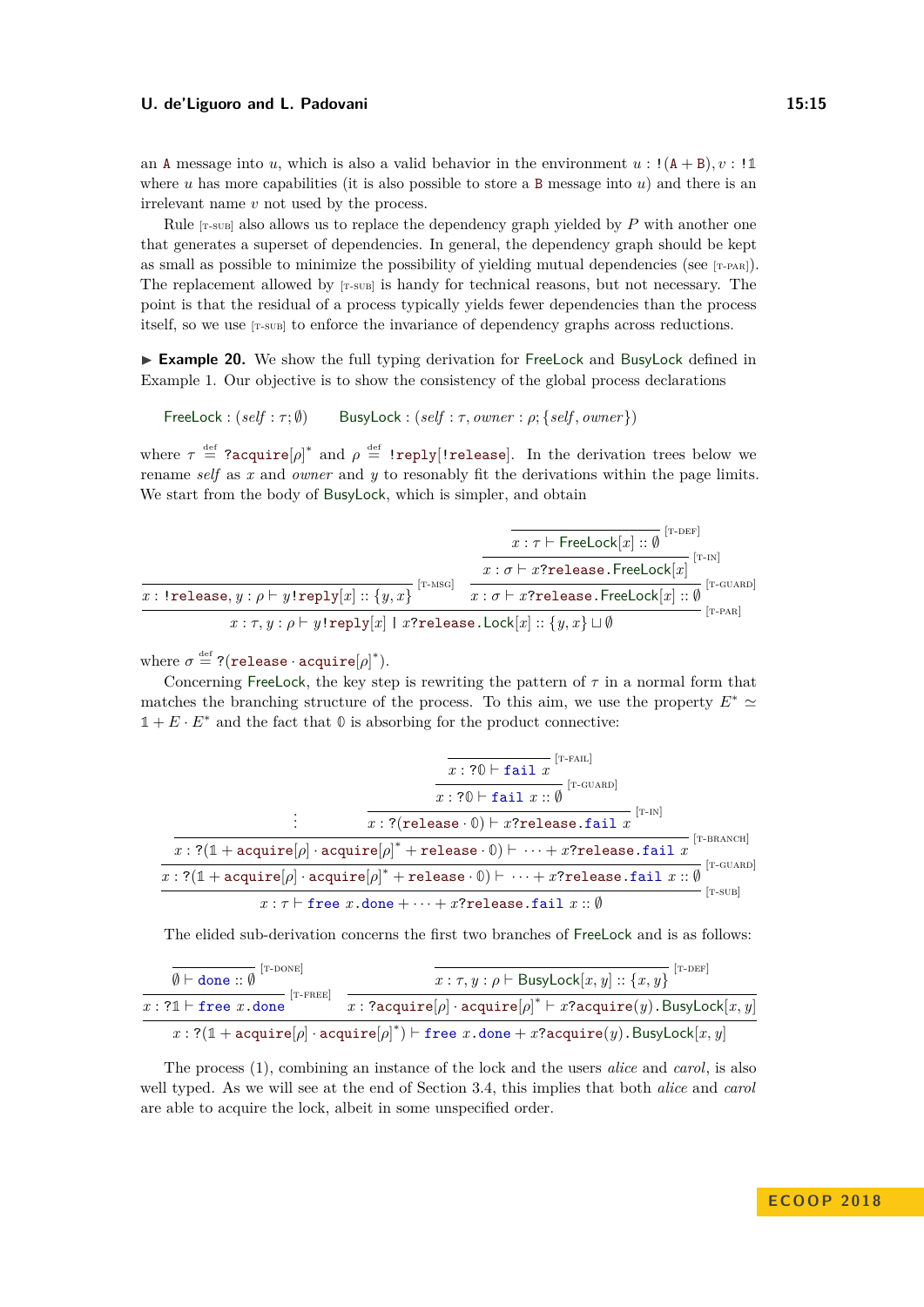<span id="page-15-1"></span>**Example 21.** In this example we show that the process [\(2\)](#page-6-2) of Example [6](#page-6-3) is ill typed. In order to do so, we assume the global process declaration

 $Future: (self: ?(put[int] \cdot get[!reply[int]]^*); \emptyset)$ 

which can be shown to be consistent with the given definition for Future. In the derivation below we use the pattern  $F \stackrel{\text{def}}{=} \text{put}[\text{int}] \cdot \text{get}[\rho]^*$  and the types  $\tau \stackrel{\text{def}}{=} \text{!put}[\text{int}], \sigma \stackrel{\text{def}}{=}$  $?(\texttt{reply}[\texttt{int}] \cdot \mathbb{1})$  and  $\rho \stackrel{\text{def}}{=} \texttt{!reply}[\texttt{int}]$ :

$$
\cfrac{f:\tau, x: \text{int} \vdash f!\text{put}[x]::\emptyset}{f:\tau, c: ?1, x: \text{int} \vdash \text{free } c.f!\text{put}[x]} \cdot \cfrac{f:\tau, c: ?1, x: \text{int} \vdash \text{free } c.f!\text{put}[x]}{f:\tau, c: ?1, x: \text{int} \vdash \text{free } c.f!\text{put}[x]::\{c,f\}} \cdot \cfrac{f:\text{get}[p], c: \rho \vdash f!\text{get}[c]::\{f,c\}}{f:\tau, c: \sigma \vdash c? \text{reply}(x). \text{free } c.f!\text{put}[x]::\{c,f\}} \cdot \cfrac{f:\text{get}[p], c: \rho \vdash f!\text{get}[c]::\{f,c\}}{f:\text{Set}[p] \cdot \text{put}[\text{int}]), c: ?1 \vdash f!\text{get}[c] \mid c? \text{reply}(x). \text{free } c.f!\text{put}[x]::\neg\neg f:\text{IF} \vdash (vc)(f!\text{get}[c] \mid c? \text{reply}(x). \text{free } c.f!\text{put}[x]::\neg\neg f:\text{IF} \vdash (vc)(f!\text{get}[c] \mid c? \text{reply}(x). \text{free } c.f!\text{put}[x]):\neg\neg f:\text{IF} \vdash (vc)(f!\text{get}[c] \mid c? \text{reply}(x). \text{free } c.f!\text{put}[x]):\neg\neg f:\text{IF} \vdash (vc)(f!\text{get}[c] \mid c? \text{reply}(x). \text{free } c.f!\text{put}[x]):\neg f:\text{IF} \vdash (vc)(f!\text{get}[c] \mid c? \text{reply}(x). \text{free } c.f!\text{put}[x]):\neg f:\text{IF} \vdash (vc)(f!\text{get}[c] \mid c? \text{reply}(x). \text{free } c.f!\text{put}[x]):\neg f:\text{IF} \vdash (vc)(f!\text{get}[c] \mid c? \text{reply}(x). \text{free } c.f!\text{put}[x]):\neg f:\text{IF} \vdash (vc)(f!\text{get}[c] \vdash c? \text{reply}(x). \text{free } c.f!\text{put}[x]):\neg f:\text{IF} \vdash (vc)(f!\text{get}[c] \vdash c? \text{reply}(x). \text{free } c.f!\text{put}[x]):\neg
$$

In attempting this derivation we have implicitly extended the typing rules so that names with type int do not contribute in generating any significant dependency. The critical point of the derivation is the application of  $\lceil$ -pard, where we are composing two parallel processes that yield a circular dependency between  $c$  and  $f$ . In the process on the left hand side, the dependency  $\{f, c\}$  arises because c is sent as a reference in a message targeted to f. In the process on the right hand side, the dependency  $\{c, f\}$  arises because there are guards concerning the mailbox *c* that block an output operation on the mailbox *f* .

<span id="page-15-3"></span>► **Example 22** (non-deterministic choice). The same input action can occur multiple times in the same guarded process. This feature can be used to encode in the mailbox calculus the non-deterministic choice between  $P_1$  and  $P_2$  as the process

<span id="page-15-2"></span>
$$
(\nu a)(\text{free } a \cdot P_1 + \text{free } a \cdot P_2) \tag{4}
$$

provided that  $\Gamma \vdash P_i :: \varphi_i$  for  $i = 1, 2$ . That is,  $P_1$  and  $P_2$  must be well typed in the same type environment. Below is the typing derivation for [\(4\)](#page-15-2)

$$
\frac{\Gamma \vdash P_1 :: \varphi_1 \qquad \qquad \Gamma \vdash P_2 :: \varphi_2}{\Gamma, a : ?1 \vdash \text{free } a.P_1} \frac{\Gamma \vdash P_2 :: \varphi_2}{\Gamma, a : ?1 \vdash \text{free } a.P_2} \frac{\Gamma}{\Gamma, a : ?1 \vdash \text{free } a.P_2} \frac{\Gamma}{\Gamma, a : ?1 \vdash \text{free } a.P_2} \frac{\Gamma}{\Gamma, a : ?1 \vdash \text{free } a.P_1 + \text{free } a.P_2} \frac{\Gamma}{\Gamma, a : ?1 \vdash \text{free } a.P_1 + \text{free } a.P_2 :: \varphi} \frac{\Gamma}{\Gamma, a : ?1 \vdash \text{free } a.P_1 + \text{free } a.P_2 :: \varphi} \frac{\Gamma, a : ?1 \vdash \text{free } a.P_1 + \text{free } a.P_2 :: \varphi} \frac{\Gamma, a : ?1 \vdash \text{free } a.P_1 + \text{free } a.P_2 :: \varphi} \frac{\Gamma, a : ?1 \vdash \text{free } a.P_1 + \text{free } a.P_2 :: \varphi} \frac{\Gamma, a : ?1 \vdash \text{free } a.P_1 + \text{free } a.P_2 :: \varphi} \frac{\Gamma, a : ?1 \vdash \text{free } a.P_2 :: \varphi} \frac{\Gamma, a : ?1 \vdash \text{free } a.P_2 :: \varphi} \frac{\Gamma, a : ?1 \vdash \text{free } a.P_2 :: \varphi} \frac{\Gamma, a : ?1 \vdash \text{free } a.P_2 :: \varphi} \frac{\Gamma, a : ?1 \vdash \text{free } a.P_2 :: \varphi} \frac{\Gamma, a : ?1 \vdash \text{free } a.P_2 :: \varphi} \frac{\Gamma, a : ?1 \vdash \text{free } a.P_2 :: \varphi} \frac{\Gamma, a : ?1 \vdash \text{free } a.P_2 :: \varphi} \frac{\Gamma, a : ?1 \vdash \text{free } a.P_2 :: \varphi} \frac{\Gamma, a : ?1 \vdash \text{free } a.P_2 :: \varphi} \frac{\Gamma, a : ?1 \vdash \text{free } a.P_2 :: \varphi} \frac{\Gamma, a : ?1 \vdash \text{free } a.P_1 + \text{free } a.P_2 :: \varphi} \frac{\Gamma, a : ?1 \vdash \text{free } a.P_2 :: \varphi} \frac{\Gamma, a : ?1 \vd
$$

where  $\varphi \stackrel{\text{def}}{=} \{a, \text{dom}(\Gamma)\}.$  The key step is the application of [T-SUB], which exploits the idempotency of  $+$  (in patterns) to rewrite  $\mathbb{1}$  as the equivalent pattern  $\mathbb{1} + \mathbb{1}$ .

### <span id="page-15-0"></span>**3.4 Properties of well-typed processes**

In this section we state the main properties enjoyed by well-typed processes. As usual, subject reduction is instrumental for all of the results that follow as it guarantees that typing is preserved by reductions: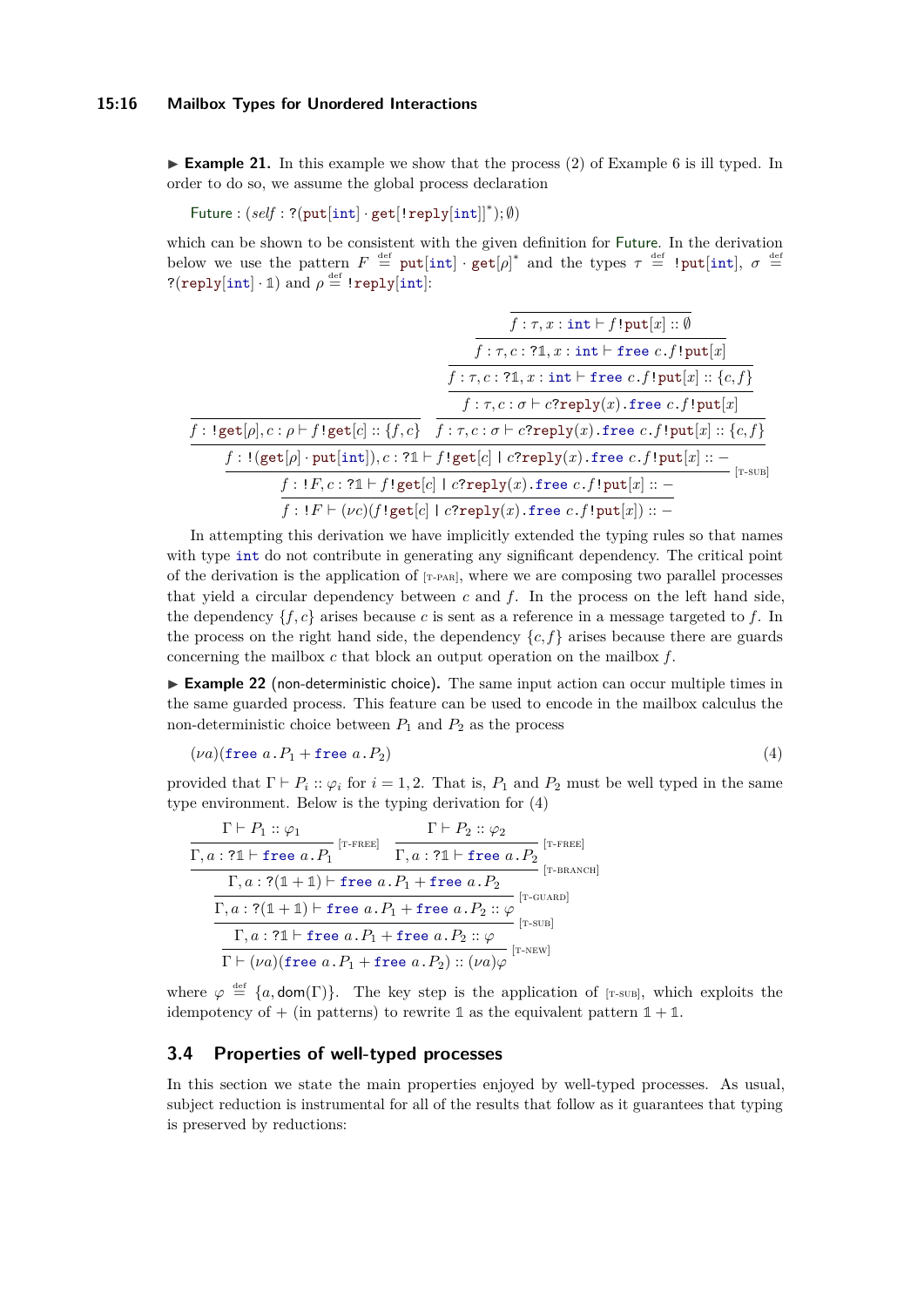#### <span id="page-16-1"></span> $\blacktriangleright$  **Theorem 23.** *If*  $\Gamma$  *is reliable and*  $\Gamma \vdash P :: \varphi$  *and*  $P \rightarrow Q$ *, then*  $\Gamma \vdash Q :: \varphi$ *.*

Interestingly, Theorem [23](#page-16-1) seems to imply that the types of the mailboxes used by a process do not change. In sharp contrast, other popular behavioral typing disciplines (session types in particular), are characterized by a subject reduction result in which types reduce along with processes. Theorem [23](#page-16-1) also seems to contradict the observations made earlier concerning the fact that the mailboxes used by a process may have different types (Example [11\)](#page-8-1). The type preservation guarantee assured by Theorem [23](#page-16-1) can be explained by recalling that the type environment  $\Gamma$  in a judgment  $\Gamma \vdash P :: \varphi$  already takes into account the overall balance between the messages stored into and consumed from the mailbox used by *P* (see Definition [18\)](#page-13-1). In light of this observation, Theorem [23](#page-16-1) simply asserts that well-typed processes are steady state: they never produce more messages than those that are consumed, nor do they ever try to consume more messages than those that are produced.

A practically relevant consequence of Theorem [23](#page-16-1) is that, by looking at the type ?*E* of the mailbox *a* used by a guarded process  $P$  (rule  $[r\text{-}c\text{-}v\text{-}k\text{-}m]$ ), it is possible to determine *bounds* to the number of messages that can be found in the mailbox as *P* waits for a message to receive. In particular, if every configuration of *E* contains at most *k* m-tagged atoms, then at runtime *a* contains at most m-tagged messages. As a special case, a mailbox of type ?**1** is guaranteed to be empty and can be statically deallocated. Note that the bounds may change after *P* receives a message. For example, a free lock is guaranteed to have no release messages in its mailbox, and will have at most one when it is busy (see Example [20\)](#page-14-0).

The main result concerns the soundness of the type system, guaranteeing that well-typed (closed) processes are both mailbox conformant and deadlock free (Definitions [4](#page-5-2) and [5\)](#page-5-1):

## <span id="page-16-4"></span>**Findmergeright 24.** *If*  $\emptyset \vdash P :: \varphi$ , then *P is mailbox conformant and deadlock free.*

Fair termination and junk freedom are not enforced by our typing discipline in general. The usual counterexamples include processes that postpone indefinitely the use of a mailbox with a relevant type. For instance, the m message in the well-typed process  $(\nu a)(a \cdot m \mid X[a])$ where  $X(x) \triangleq X[x]$  is never consumed because a is never used for an input operation. Nevertheless, fair termination is guaranteed for the class of finitely unfolding processes:

<span id="page-16-2"></span> $\triangleright$  **Theorem 25.** We say that P is finitely unfolding if all maximal reductions of P use [R-DEF] *finitely many times. If*  $\emptyset \vdash P :: \varphi$  *and P is finitely unfolding, then P is fairly terminating.* 

The class of finitely unfolding processes obviously includes all finite processes (those not using process invocations) but also many recursive processes. For example, every process of the form  $(\nu a)(a!m \mid \cdots \mid a!m \mid X[a])$  where  $X(x) \triangleq x?m$ .  $X[x]$  + free *x*.done is closed, well typed and finitely unfolding regardless of the number of m messages stored in *a*, hence is fairly terminating and junk free by Theorem [25.](#page-16-2)

# <span id="page-16-0"></span>**4 Examples**

In this section we discuss a few more examples that illustrate the expressiveness of the mailbox calculus and of its type system. We consider a variant of the bank account shown in Listing [1](#page-1-0) (Section [4.1\)](#page-16-3), the case of master-workers parallelism (Section [4.2\)](#page-18-0) and the encoding of binary sessions extended with forks and joins (Sections [4.3](#page-18-1) and [4.4\)](#page-20-0).

#### <span id="page-16-3"></span>**4.1 Actors using futures**

Many Scala programs combine actors with futures [\[53\]](#page-27-7). As an example, Listing [2](#page-17-0) shows an alternative version of the Account actor in Akka that differes from Listing [1](#page-1-0) in the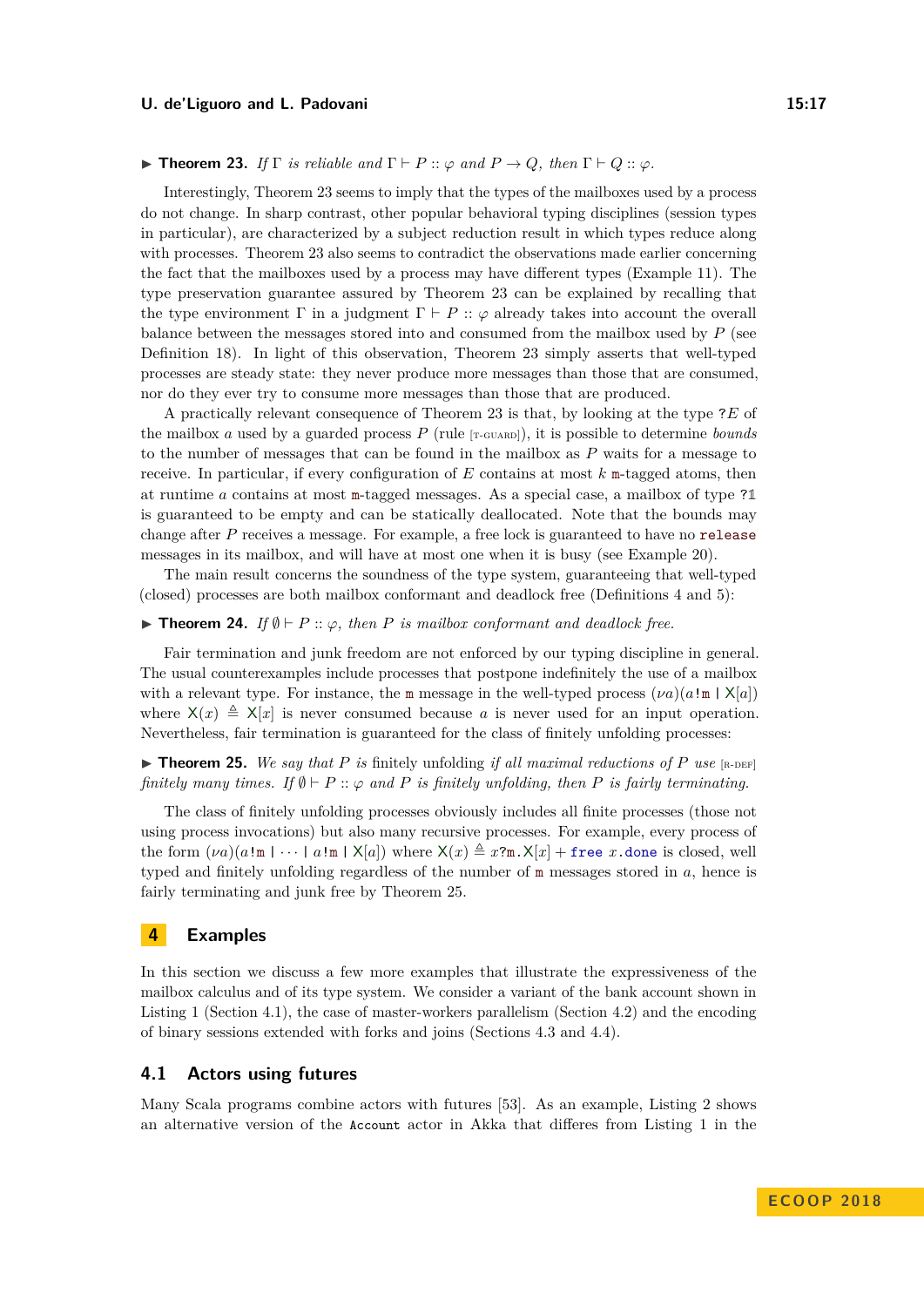#### **15:18 Mailbox Types for Unordered Interactions**

```
1 class Account (var balance: Double) extends AkkaActor [AnyRef] {
2 override def process (msg: AnyRef) {
3 msg match {
4 case dm : DebitMessage =>
5 balance += dm . amount
6 sender () ! ReplyMessage . ONLY
7 case cm: CreditMessage =>
8 balance -= cm . amount
9 val recipient = cm . recipient . asInstanceOf [ ActorRef ]
10 val future = ask ( recipient, new DebitMessage (self, cm. amount))
11 Await . result (future, Duration . Inf)
12 sender () ! ReplyMessage . ONLY
13 case _: StopMessage => exit()
14 case message =>
15 val ex = new IllegalArgumentException ("Unsupported 
message")
16 ex . printStackTrace ( System . err )
17 }
18 }
19 }
```
 $\mathcal{L}^{\text{max}}$ **Listing 2** An Akka actor using futures from the Savina benchmark suite [\[32\]](#page-26-2).

handling of CreditMessages (lines [10](#page-17-1)[–11\)](#page-17-2). The future variable created here is initialized asynchronously with the result of the debit operation invoked on recipient. To make sure that each transaction is atomic, the actor waits for the variable to be resolved (line [11\)](#page-17-2) before notifying sender that the operation has been completed.

This version of Account is arguably simpler than the one in Listing [1,](#page-1-0) if only because the actor has a unique top-level behavior. One way of modeling this implementation of Account in the mailbox calculus is to use Future, discussed in Example [2.](#page-4-1) A simpler modeling stems from the observation that future in Listing [2](#page-17-0) is used for a one-shot synchronization. A future variable with this property is akin to a mailbox from which the value of the resolved variable is retrieved exactly once. Following this approach we obtain the process below:

 $\text{Account}(self, balance) \triangleq self? \text{debit}(amount, sender).$ *sender*!reply | Account[*self , balance* + *amount*] + *self* ?credit(*amount, recipient, sender*). (*νfuture*)  $\sqrt{ }$  $\overline{1}$ *recipient*!debit[*amount, future*] | *future*?reply.free *future*. (*sender*!reply | Account[*self , balance* − *amount*])  $\setminus$  $\overline{1}$ + *self* ?stop.free *self* .done + *self* ?reply.fail *self*

Compared to the process in Example [3,](#page-5-0) here the notification from the *recipient* account is received from the mailbox *future*, which is created locally during the handling of the credit message. The rest of the process is the same as before. This definition of Account and the one in Example [3](#page-5-0) can both be shown to be consistent with the declaration

Account : (*self* : ?(debit[int*, ρ*] ∗ ·credit[int*,* !debit[int*, ρ*]*, ρ*] <sup>∗</sup> +stop)*, balance* : int; ∅)

where  $\rho \triangleq$  ! reply. In particular, the dependencies between *self* and *future* that originate in this version of Account are not observable from outside Account itself.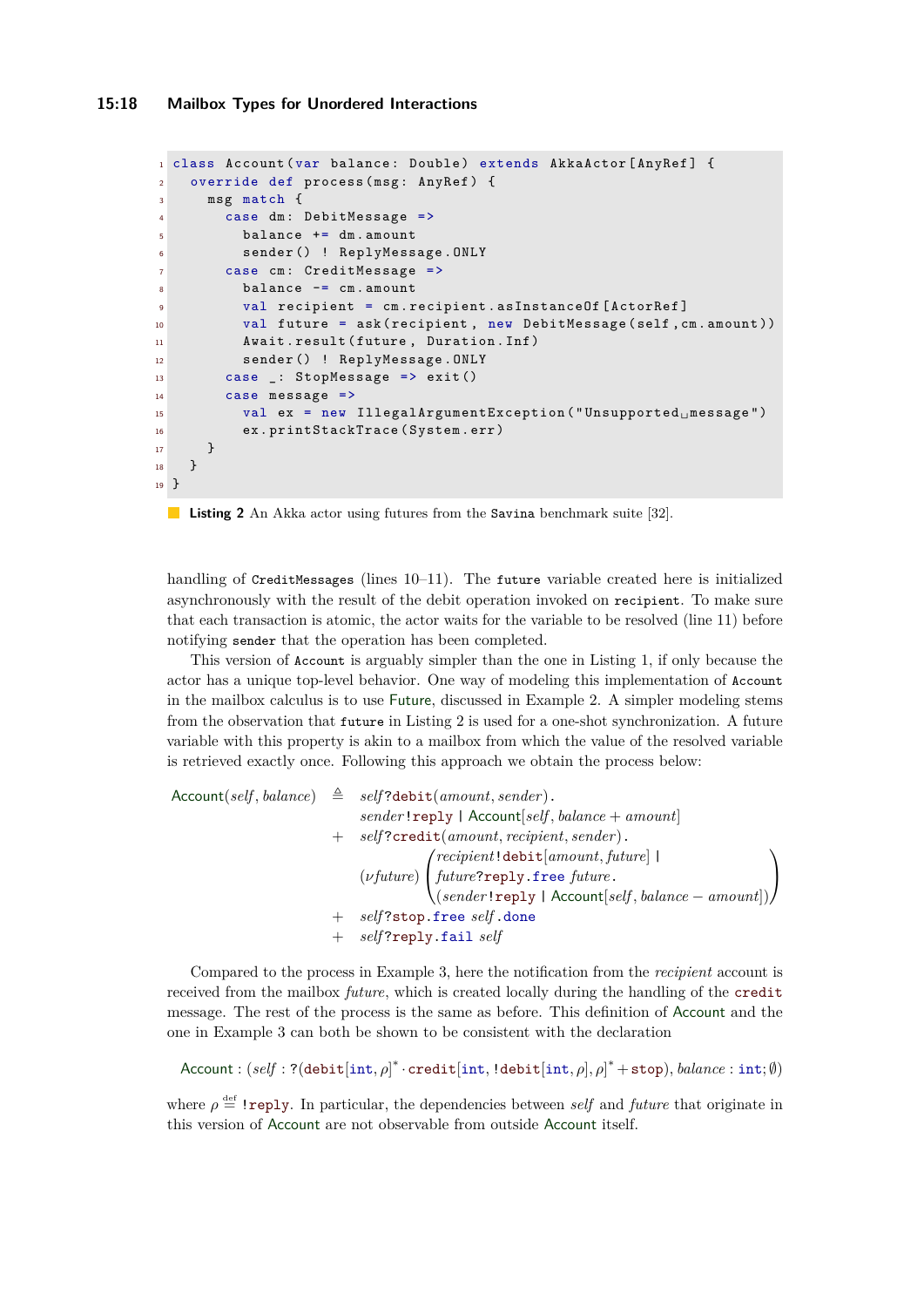The use of multiple mailboxes and the interleaving of blocking operations on them may increase the likelyhood of programming mistakes causing mismatched communications and/or deadlocks. However, these errors can be detected by a suitable typing discipline such the one proposed in this paper. Types can also be used to mitigate the runtime overhead resulting from the use of multiple mailboxes. Here, for example, the typing of *future* guarantees that this mailbox is used for receiving a *single* message and that *future* is empty by the time free *future* is performed. A clever compiler can take advantage of this information to statically optimize both the allocation and the deallocation of this mailbox.

# <span id="page-18-0"></span>**4.2 Master-workers parallelism**

In this example we model a *master* process that receives tasks to perform from a *client*. For each task, the master creates a pool of *workers* and assigns each worker a share of work. The master waits for all partial results from the workers before sending the final result back to the client and making itself available again. The number of workers may depend on some quantity possibly related to the task to be performed and that is known at runtime only.

Below we define three processes corresponding to the three states in which the master process can be, and we leave Worker unspecified:

 $\Delta$ vailable(*self*)  $\triangleq$  *self*?task(*client*).(*vpool*)CreatePool[*self*, *pool*, *client*] + free *self* .done CreatePool(*self*, *pool*, *client*)  $\triangleq$  if *more workers needed* then (*νworker*)(*worker*!work[*pool*] | Worker[*worker*]) | CreatePool[*self , pool, client*] else CollectResults[*self , pool, client*]  $\text{CollectResults}(self, pool, client) \triangleq pool? \text{result}. CollectResults[self, pool, client]$ + free *pool*.(*client*!result | Available[*self* ])

The "if *condition* then *P* else *Q*" form used here can be encoded in the mailbox calculus and is typed similarly to the non-deterministic choice of Example [22.](#page-15-3) These definitions can be shown to be consistent with the following declarations:

 $\mathsf{Available} : (self : \texttt{?task}[:\texttt{result}]^*; \emptyset)$ CreatePool*,* CollectResults : (*self* : ?task[!result] ∗ *, pool* : ?result<sup>∗</sup> *, client* : !result;  $\{pool, self\} \sqcup \{pool, client\})$ 

The usual implementation of this coordination pattern requires the programmer to keep track of the number of active workers using a counter that is decremented each time a partial result is collected [\[32\]](#page-26-2). When the counter reaches zero, the master knows that all the workers have finished their job and notifies the client. In the mailbox calculus, we can model the counter using a dedicated mailbox *pool* from which the partial results are collected: when *pool* becomes disposable, it means that no more active workers remain.

# <span id="page-18-1"></span>**4.3 Encoding of binary sessions**

Session types [\[27,](#page-26-4) [29\]](#page-26-3) have become a popular formalism for the specification and enforcement of structured protocols through static analysis. A session is a private communication channel shared by processes that interact through one of its *endpoints*. Each endpoint is associated with a *session type* that specifies the type, direction and order of messages that are supposed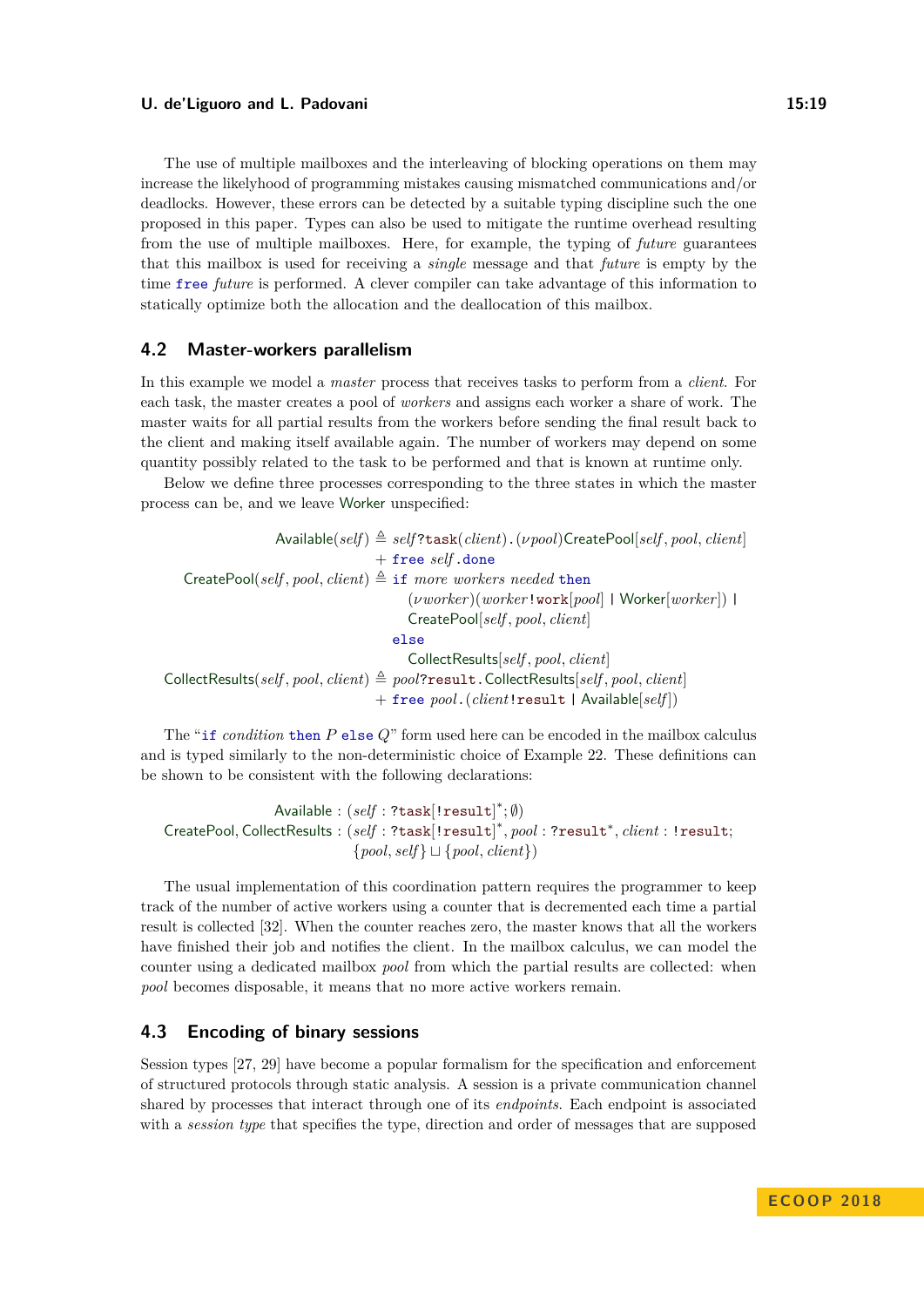#### **15:20 Mailbox Types for Unordered Interactions**

to be exchanged through that endpoint. A typical syntax for session types in the case of *binary sessions* (those connecting exactly two peer processes) is shown below:

 $T, S$  ::= end |  $?[{\tau}].T$  |  $![{\tau}].T$  |  $T \& S$  |  $T \oplus S$ 

A session type  $?[\tau]$ *.T* describes an endpoint used for receiving a message of type  $\tau$  and then according to *T*. Dually, a session type  $\lfloor \lceil \tau \rceil$ . *T* describes an endpoint used for sending a message of type  $\tau$  and then according to *T*. An external choice *T* & *S* describes an endpoint used for receiving a selection (either left or right) and then according to the corresponding continuation (either *T* or *S*). Dually, an internal choice  $T \oplus S$  describes an endpoint used for making a selection and then according to the corresponding continuation. Communication safety and progress of a binary session are guaranteed by the fact that its two endpoints are linear resources typed by *dual* session types, where the dual of *T* is obtained by swapping inputs with outputs and internal with external choices.

In this example we encode sessions and session types using mailboxes and mailbox types. We encode a session as a non-uniform, concurrent object. The object is "concurrent" because it is accessed concurrently by the two peers of the session. It is "non-uniform" because its interface changes over time, as the session progresses. The object uses a mailbox *self* and its behavior is defined by the equations for  $S$ ession<sub>*T*</sub> (*self*) shown below, where *T* is the session type according to which it must be used by one of the peers:

Session<sub>end</sub> $(self) \triangleq$  free *self* .done  $S$ ession<sub>?[*τ*]</sub> $T$ (*self*)  $\triangleq$  *self*?send(*x, s*).*self*?receive(*r*).  $(s!$  reply $[self] | r!$  reply $[x, self]$  | Session $T[self]$ )  $S$ ession<sub> $!$ [*τ*]</sub> $T$ (*self*)  $\triangleq$  Session<sub>?[*τ*]</sub> $T$ [*self*]  $S$ ession $T$ &*S*(*self*)  $\triangleq$  *self*?left(*s*).*self*?receive(*r*).  $(s!$  **reply**[ $self$ ] |  $r!$ **left**[ $self$ ] | Session $T$ [ $self$ ])  $+$  *self*?right(*s*).*self*?receive(*r*).  $(s!$  reply $[self]$  |  $r!$  right $[self]$  | Session $s[self]$ )  $S$ ession $_{T \oplus S}(self) \triangleq S$ ession $_{T \& S}[self]$ 

To grasp the intuition behind the definition of Session<sub>T</sub> (*self*), it helps to recall that each stage of a session corresponds to an interaction between the two peers, where one process plays the role of "sender" and its peer that of "receiver". Both peers manifest their willingness to interact by storing a message into the session's mailbox. The receiver always stores a receive message, while the sender stores either send, left or right according to *T*. All messages contain a reference to the mailbox owned by sender and receiver (respectively *s* and  $r$ ) where they will be notified once the interaction is completed. A send message also carries actual payload x being exchanged. The role of  $S$ ession $T$  (*self*) is simply to forward each message from the sender to the receiver. The notifications stored in *s* and *r* contain a reference to the session's mailbox so that its type reflects the session's updated interface corresponding to the rest of the conversation.

Interestingly, the encoding of a session with type *T* is undistinguishable from that of a session with the dual type  $\overline{T}$ . This is natural by recalling that each stage of a session corresponds to a single interaction between the two peers: the order in which they store the respective messages in the session's mailbox is in general unpredictable but also unimportant, for both messages are necessary to complete each interaction.

As an example, suppose we want to model a system where Alice asks Carol to compute the sum of two numbers exchanged through a session *s*. Alice and Carol use the session ac- $\text{cording to the session types } T \stackrel{\text{def}}{=} ! [\text{int}].![\text{int}].?\text{[int] .end and } \overline{T} \stackrel{\text{def}}{=} ?[\text{int}].?\text{[int] .end,}$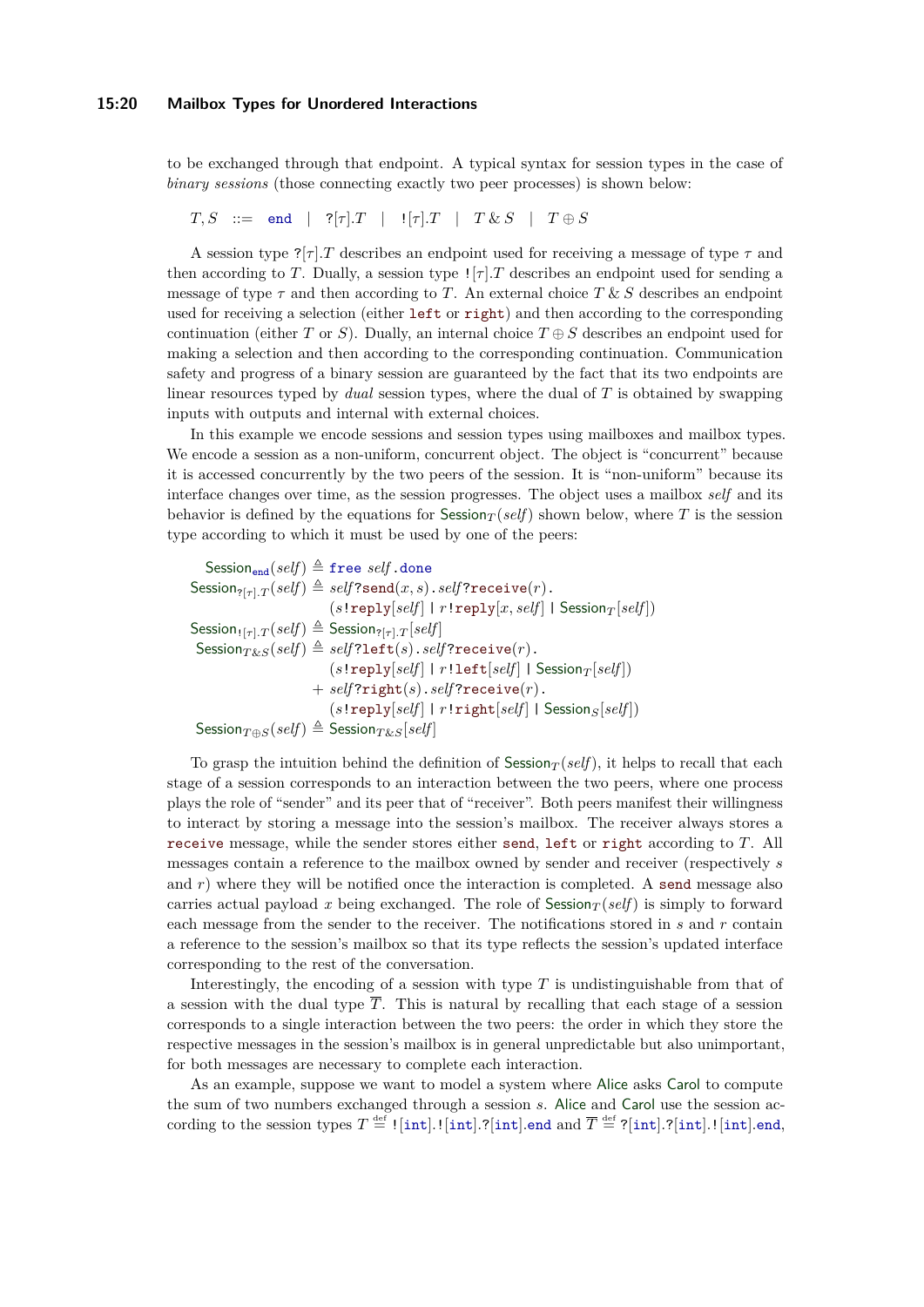respectively. The system is modeled as the process

<span id="page-20-1"></span> $(\nu \text{alice})(\nu \text{carol})(\nu s)(\text{Alice}[\text{alice}, s] \mid \text{Carol}[\text{carol}, s] \mid \text{Session}_T[s])$  (5)

where Alice and Carol are defined as follows:

$$
\begin{array}{rl}\text{Alice}(self, s) \triangleq & s! \texttt{send}[4, self] \mid self? \texttt{reply}(s).\end{array} \\ (s! \texttt{send}[2, self] \mid self? \texttt{reply}(s).\end{array} \\ (s! \texttt{receive}[self] \mid self? \texttt{reply}(x, s).\end{array} \\ \texttt{(system!print\_int[x] | free self.done)})) \\ \texttt{Carol}(self, s) \triangleq & s! \texttt{receive}[self] \mid self? \texttt{reply}(x, s).\end{array} \\ (s! \texttt{receive}[self] \mid self? \texttt{reply}(y, s).\end{array} \\ (s! \texttt{send}[x + y, self] \mid self? \texttt{reply}(s). \texttt{free self.done}))
$$

The process [\(5\)](#page-20-1) and the definitions of Alice and Carol are well typed. In general, Session<sub>T</sub> is consistent with the declaration Session<sub>*T*</sub> : ( $self$  :  $?(\mathscr{E}(T) \cdot \mathscr{E}(T))$ ;  $\emptyset$ ) where  $\mathscr{E}(T)$  is the pattern defined by the following equations:

 $\mathscr{E}(\texttt{end})\stackrel{\text{\tiny def}}{=}\mathbb{1}$  $\mathscr{E}(?[\tau].T) \stackrel{\text{\tiny def}}{=} \text{\tt receive}[\text{\tt \tt{reply}}[\tau,\text{\tt \tt!}\mathscr{E}(T)]]$  $\mathscr{E}(\mathop{!} [\tau].T) \stackrel{\text{def}}{=} \mathsf{send}[\tau,\mathop{!}\text{reply}[\mathop{!}\mathscr{E}(T)]]$  $\mathscr{E}(T\ \&\ S)\stackrel{\scriptscriptstyle\rm def}{=} {\tt receive} [!(\mathtt{left} [!\,\mathscr{E}(T)] + {\tt right} [!\,\mathscr{E}(S)])]$  $\mathscr{E}(T\oplus S)\stackrel{\scriptscriptstyle\rm def}{=} \mathtt{left}[:\mathtt{reply}[:\mathscr{E}(T)]]+\mathtt{right}[:\mathtt{verbl}][\mathscr{E}(S)]]$ 

By interpreting both the syntax of  $T$  and the definition of Session<sub>T</sub> coinductively, it is easy to see that this encoding of binary sessions extends to internal and external choices with arbitrary labels and also to recursive session types. The usual regularity condition ensures that Session<sub>T</sub> is finitely representable. Finally, note that the notion of subtyping for encoded session types induced by Definition [9](#page-7-3) coincides with the conventional one [\[21\]](#page-26-10). Thus, the mailbox type system subsumes a rich session type system where Theorem [24](#page-16-4) corresponds to the well-known communication safety and progress properties of sessions.

# <span id="page-20-0"></span>**4.4 Encoding of sessions with forks and joins**

We have seen that it is possible to share the output capability on a mailbox among several processes. We can take advantage of this feature to extend session types with forks and joins:

 $T, S$  ::= end | ? $[\tau].T$  |  $! [\tau].T$  |  $T \& S$  |  $T \oplus S$  |  $\mathfrak{D}_{i \in I} \mathfrak{m}_i[\tau_i]; T$  |  $\otimes_{i \in I} \mathfrak{m}_i[\tau_i]; T$ 

The idea is that the session type  $\otimes_{1 \leq i \leq n} \mathfrak{m}_i[\tau_i]; T$  describes an endpoint that can be used for sending *all* of the m*<sup>i</sup>* messages, and then according to *T*. The difference between  $\otimes_{1 \leq i \leq n} \mathfrak{m}_i[\tau_i]; T$  and a session type of the form  $\mathfrak{m}[\tau_1] \dots \mathfrak{l}[\tau_n].T$  is that the  $\mathfrak{m}_i$  messages can be sent by independent processes (for example, by parallel workers) in whatever order instead of by a single sender. Dually, the session type  $\mathcal{R}_{1 \leq i \leq n} \mathbb{I}_i[\tau_i]$ ; *T* describes an endpoint that can be used for collecting *all* of the m*<sup>i</sup>* messages, and then according to *T*. Forks and joins are dual to each other, just like simple outputs are dual to simple inputs. The tags  $m_i$  need not be distinct, but equal tags must correspond to equal argument types.

The extension of  $S$ ession<sub>*T*</sub> to forks and joins is shown below:

$$
\begin{aligned} &\text{Session}_{\otimes_{i \in I^{\mathfrak{m}_i}[\tau_i]; T}(self) } \triangleq self? \texttt{send}(s) . \textit{self? \texttt{receive}(r) . Join}_{\otimes_{i \in I^{\mathfrak{m}_i}[\tau_i]; T}[self, s, r] }\\ &\text{Session}_{\otimes_{i \in I^{\mathfrak{m}_i}[\tau_i]; T}(self) } \triangleq \texttt{Session}_{\otimes_{i \in I^{\mathfrak{m}_i}[\tau_i]; T}[self] }\\ &\text{Join}_{\otimes_{i \in I^{\mathfrak{m}_i}[\tau_i]; T}(self, s, r) \triangleq \begin{cases} s \texttt{!reply}[self] \mid r \texttt{!reply}[self] \mid S \texttt{ession}_T[self] & \text{if } I = \emptyset \\ self? \mathfrak{m}_i(x_i) . (r \texttt{!m}_i[x_i] \mid \texttt{Join}_{\otimes_{i \in I \setminus \{i\}} \mathfrak{m}_i[\tau_i]; T}[self, s, r]) & \text{if } i \in I \end{cases} \end{aligned}
$$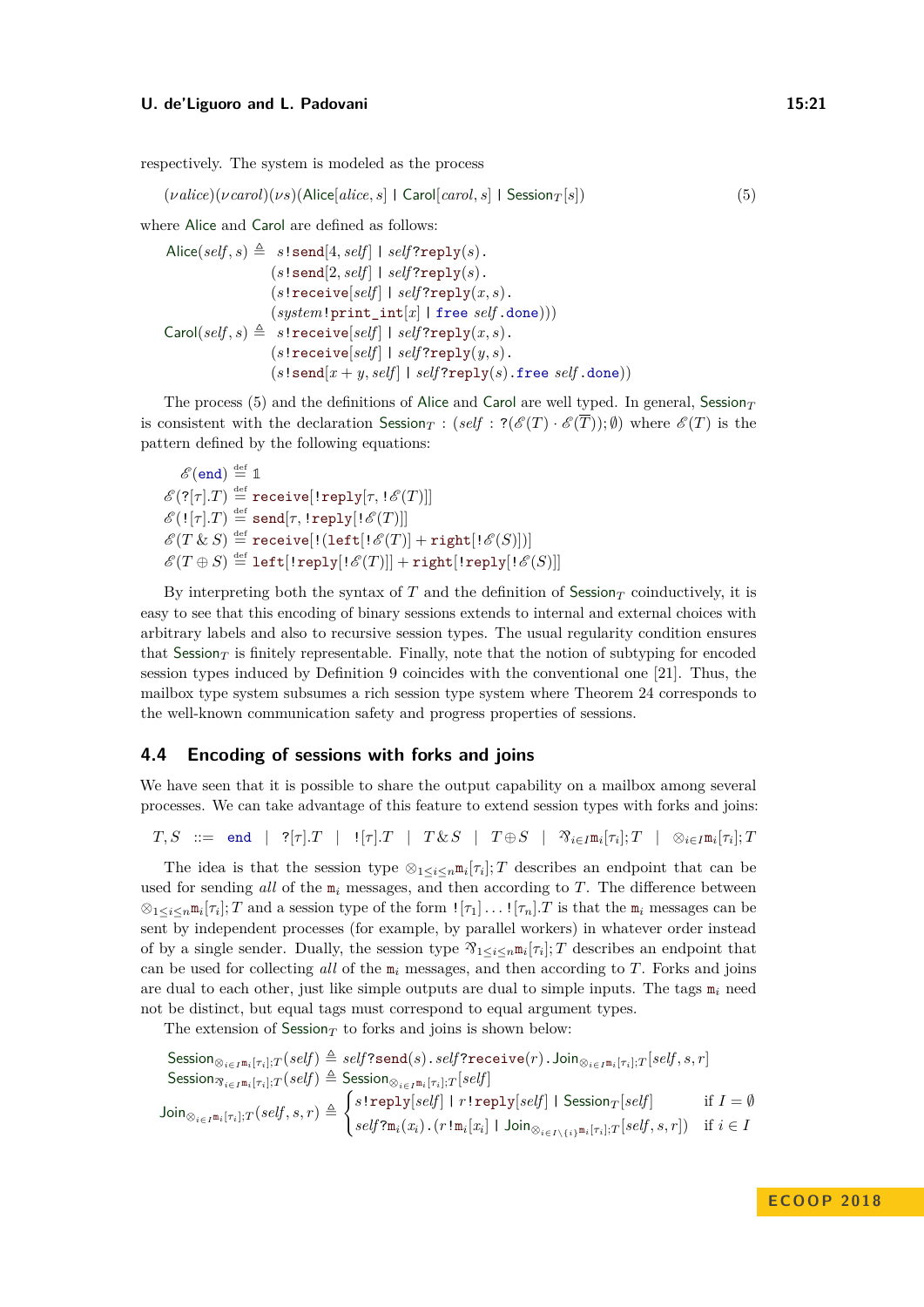#### **15:22 Mailbox Types for Unordered Interactions**

As in the case of simple interactions, sender and receiver manifest their willingness to interact by storing send and receive messages into the session's mailbox *self* . At that point,  $Join_T[self, s, r]$  forwards all the  $m_i$  messages coming from the sender side to the receiver side, in some arbitrary order (case  $i \in I$ ). When there are no more messages to forward (case  $I = \emptyset$ ) both sender and receiver are notified with a reply message that carries a reference to the session's endpoint, with its type updated according to the rest of the continuation.

The encoding of session types extended to forks and joins follows easily:

```
\mathscr{E}(\otimes_{i \in I} \mathtt{m}_i[\tau_i];T) \stackrel{\mathrm{def}}{=} \mathtt{send}[\,!\, \mathtt{reply}[\,!\, \mathscr{E}(T)]\,] \cdot \prod_{i \in I} \mathtt{m}_i[\tau_i]\mathscr{E}(X_{i \in I} \mathfrak{m}_i[\tau_i]; T) \stackrel{\text{def}}{=} \mathtt{receive}[\,!(\prod_{i \in I} \mathfrak{m}_i[\tau_i]) \cdot \mathtt{reply}[\,!(\mathscr{E}(T))]\,]
```
An alternative definition of  $\text{Join}_{T}$  that fowards messages as soon as they become available can be obtained by providing suitable input actions for each  $i \in I$  instead of picking an arbitrary  $i \in I$ .

# <span id="page-21-0"></span>**5 Related Work**

**Concurrent Objects.** There are analogies between actors and concurrent objects. Both entities are equipped with a unique identifier through which they receive messages, they may interact with several concurrent clients and their behavior may vary over time, as the entity interacts with its clients. Therefore, static analysis techniques developed for concurrent objects may be applicable to actors (and vice versa). Relevant works exploring behavioral type systems for concurrent objects include those of Najim *et al.* [\[42\]](#page-27-11), Ravara and Vasconcelos [\[50\]](#page-27-1), and Puntigam *et al.* [\[48,](#page-27-2) [49\]](#page-27-12). As in the pure actor model, each object has a unique mailbox and the input capability on that mailbox cannot be transferred. The mailbox calculus does not have these restrictions. A notable variation is the model studied by Ravara and Vasconcelos [\[50\]](#page-27-1), which accounts for *distributed objects*: there can be several copies of an object that react to messages targeted to the same mailbox. Another common trait of these works is that the type discipline focuses on sequences of method invocations and types contain (abstract) information on the internal state of objects and on state transitions. Indeed, types are either finite-state automata [\[42\]](#page-27-11), or terms of a process algebra [\[50\]](#page-27-1) or tokens annotated with state transitions [\[49\]](#page-27-12). In contrast, mailbox types focus on the content of a mailbox and sequencing is expressed in the type of explicit continuations. The properties enforced by the type systems in these works differ significantly. Some do not consider deadlock freedom [\[50,](#page-27-1) [48\]](#page-27-2), others do not account for out-of-order message processing [\[48\]](#page-27-2). Details on the enforced properties also vary. For example, the notion of protocol conformance used by Ravara and Vasconcelos [\[50\]](#page-27-1) allows sending to an object any message that can be handled *by some future state* of the object. In our setting, this would mean allowing to send a release message to a free lock if the lock is acquired later on, or allowing to send a reply message to an account if the account will later be involved in a transaction.

The most closely related work among those addressing concurrent objects is the one by Crafa and Padovani [\[15\]](#page-25-4), who propose the use of the Objective Join Calculus as a model for non-uniform, concurrent objects and develop a type discipline that can be used for enforcing concurrent object protocols. While mailbox types have been directly inspired by their types of concurrent objects, there are two major differences with our work. First, in the Objective Join Calculus every object is associated with a single mailbox, just like in the pure actor model [\[26,](#page-26-0) [1\]](#page-25-1), meaning that mailboxes are not first class. As a consequence, the types considered by Crafa and Padovani [\[15\]](#page-25-4) all have an (implicit) output capability. Second, in the Objective Join Calculus input operations are defined atomically on molecules of messages,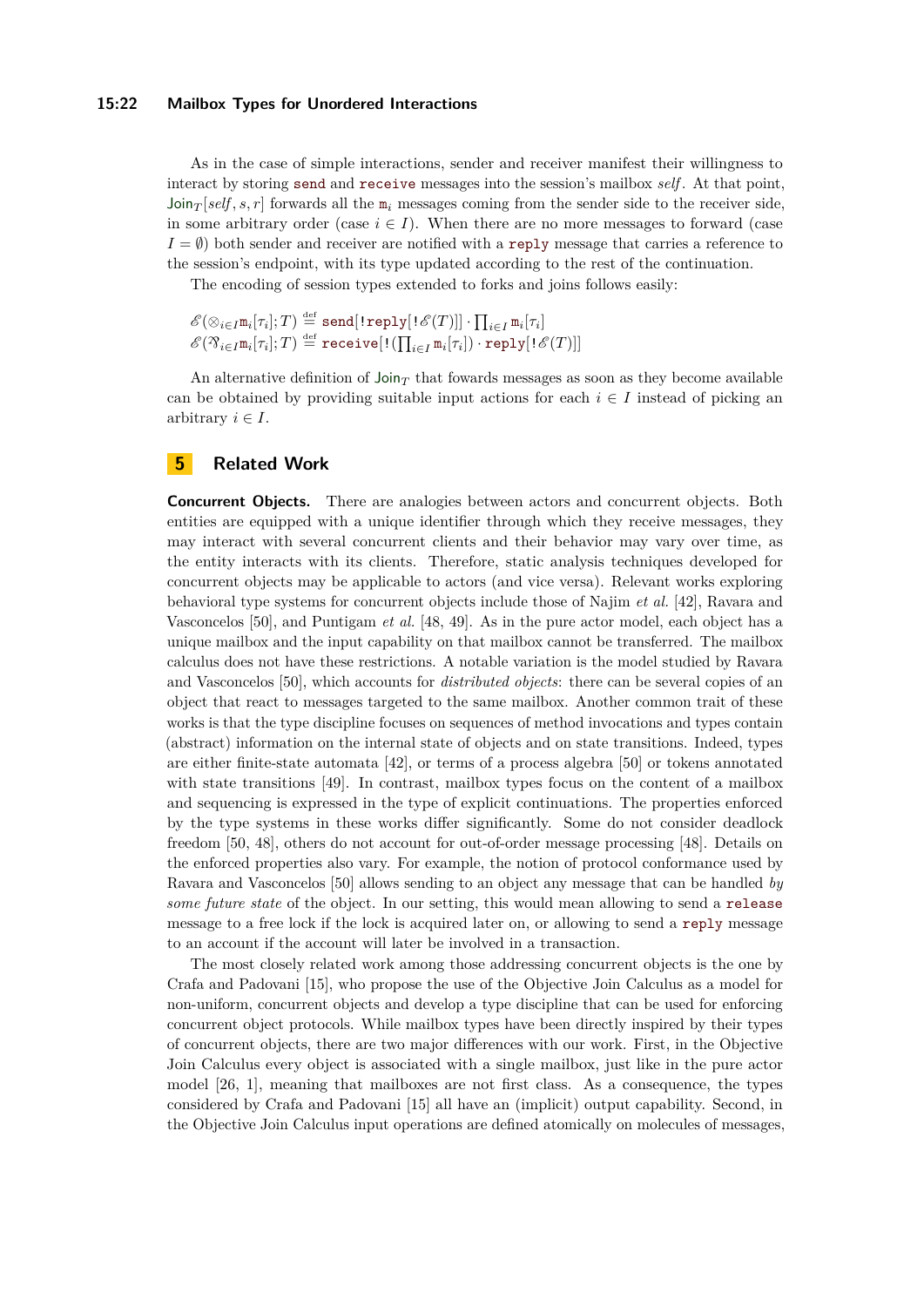whereas in the mailbox calculus messages are received one at a time. As a consequence, the type of a mailbox in the work of Crafa and Padovani [\[15\]](#page-25-4) is invariant, whereas the same mailbox may have different types at different times in the mailbox calculus (Example [11\)](#page-8-1).

**Static analysis of actors.** Srinivasan and Mycroft [\[52\]](#page-27-0) define a type discipline for controlling the ownership of messages and ensuring actor isolation, but consider only uniformly typed mailboxes and do not address mailbox conformance or deadlock freedom.

Christakis and Sagonas [\[10\]](#page-25-12) describe a static analysis technique whose aim is to ensure matching between send and receive operations in actors. The technique, which is described only informally and does not account for deadlocks, has been implemented in a tool called dialyzer and used for the analysis of Erlang programs.

Crafa [\[14\]](#page-25-13) defines a behavioural type system for actors aimed at ensuring that the order of messages produced and consumed by an actor follows a prescribed protocol. Protocols are expressed as types and describe the behavior of actors rather than the content of the mailboxes they use. Deadlock freedom is not addressed.

Charousset *et al.* [\[8\]](#page-25-3) describe the design and implementation of CAF, the  $C_{++}$  Actor Framework. Among the features of CAF is the use of *type-safe message passing interfaces* that makes it possible to statically detect a number of protocol violations by piggybacking on the C++ type system. There are close analogies between CAF's message passing interfaces and mailbox types with output capability: both are equipped with a subset semantics and report only those messages that can be stored into the mailbox through a mailbox reference with that type. Charousset *et al.* [\[8\]](#page-25-3) point out that this feature fosters the decoupling of actors and enables incremental program recompilation.

Giachino *et al.* [\[22,](#page-26-11) [40\]](#page-27-13) define a type system for the deadlock analysis of actors making use of implicit futures. Mailbox conformance and deadlocks due to communications are not taken into account.

He *et al.* [\[25\]](#page-26-12) discuss a typed extension of Akka [\[24\]](#page-26-1) ensuring that, in well-typed programs, messages sent to an actor are understood by the actor. The type system is not behavioral though, meaning that it is not possible to reason on which *configurations* of messages are legal. In particular, behavior upgrades are monotonic and actors can only increase the type of messages they understand. This is in sharp contrast with our typing disipline, which allows behavior upgrades with possibly unrelated mailbox types (Examples [1](#page-4-0) and [2\)](#page-4-1).

Fowler *et al.* [\[20\]](#page-26-13) formalize channel-based and mailbox-based communicating systems, highlighting the differences between the two models and studying type-preserving encodings between them. Mailboxes in their work are uniformly typed, but the availability of union types make it possible to host heterogeneous values within the same mailbox. This however may lead to a loss of precision in typing. This phenomenon, called *type pollution* by He *et al.* [\[25\]](#page-26-12) and Fowler *et al.* [\[20\]](#page-26-13), is observable to some extent also in our typing discipline and can be mitigated by the use of multiple mailboxes (*cf.* Section [4.2\)](#page-18-0). Finally, Fowler *et al.* [\[20\]](#page-26-13) leave the extension of their investigation to behaviorally-typed language of actors as future work. Our typing discipline is a potential candidate for this investigation and addresses a more general setting thanks to the support for first-class mailboxes.

**Sessions and actors.** The encoding of binary sessions into actors discussed in Section [4.3](#page-18-1) is new and has been inspired by the encoding of binary sessions into the linear *π*-calculus [\[35,](#page-26-14) [16\]](#page-25-14), whereby each message is paired with a continuation. In our case, the continuation, instead of being a fresh (linear) channel, is either the mailbox of the peer or that of the session. This style of communication with explicit continuation passing is idiomatic in the actor model,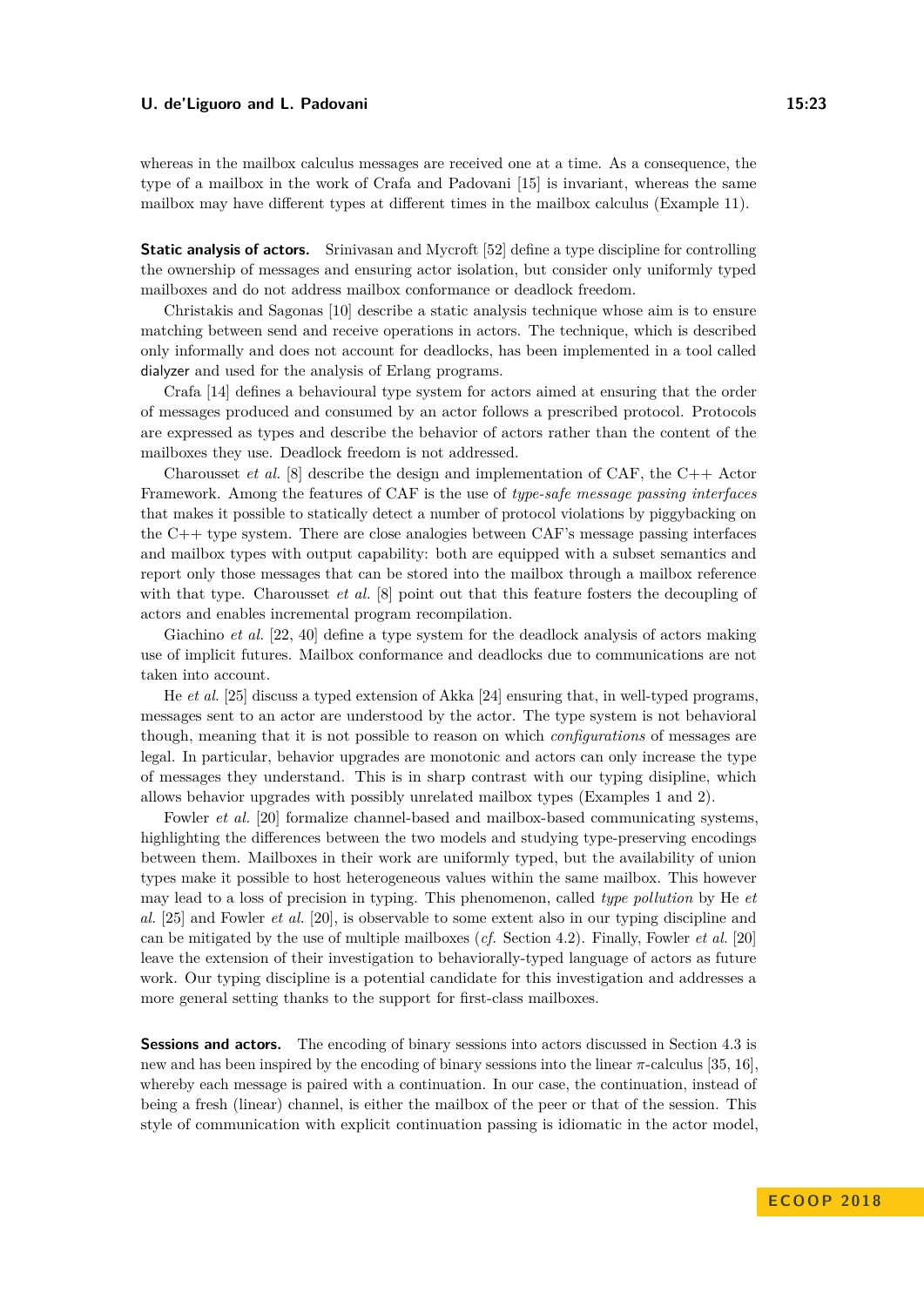#### **15:24 Mailbox Types for Unordered Interactions**

which is based on asynchronous communications. The encoding discussed in Section [4.3](#page-18-1) can be generalized to multiparty sessions by defining  $S$ ession<sub>T</sub> as a *medium process* through which messages are exchanged between the parties of the session. This idea has been put forward by Caires and Pérez [\[5\]](#page-25-15) to encode multiparty sessions using binary sessions.

Mostrous and Vasconcelos [\[41\]](#page-27-4) study a session type system for enforcing ordered dyadic interactions in core Erlang. They use *references* for distinguishing messages pertaining to different sessions, making use of the advanced pattern matching capabilities of Erlang. Their type system guarantees a weaker form of mailbox conformance, whereby junk messages may be present at the end of a computation, and does not consider deadlock freedom. Compared to our encoding of binary sessions, their approach does not require a medium process representing the session itself.

Neykova and Yoshida [\[43\]](#page-27-5) propose a framework based on multiparty session types for the specification and implementation of actor systems with guarantees on the order of interactions. This approach is applicable when designing an entire system and both the network topology and the communication protocol can be established in advance. Fowler [\[19\]](#page-25-7) builds upon the work of Neykova and Yoshida to obtain a runtime protocol monitoring mechanism for Erlang. Charalambides *et al.* [\[7\]](#page-25-6) extend the multiparty session approach with a protocol specification language that is parametric in the number of actors participating in the system. In contrast to these approaches based on multiparty/global session types, our approach ensures mailbox conformance and deadlock freedom of a system compositionally, as the system is assembled out of smaller components, and permits the modeling of systems with a dynamic network topology or with a varying number of interacting processes.

**Linear logic.** Shortly after its introduction, linear logic has been proposed as a specification language suitable for concurrency. Following this idea, Kobayashi and Yonezawa [\[37,](#page-26-15) [38\]](#page-26-16) have studied formal models of concurrent objects and actors based on linear logic. More recently, a direct correspondence between propositions of linear logic and session types has been discovered [\[6,](#page-25-16) [55,](#page-27-14) [39\]](#page-27-15). There are several analogies between the mailbox type system and the proof system of linear logic. Mailbox types with output capability are akin to positive propositions, with !**0** and !**1** respectively playing the roles of 0 and 1 in linear logic and  $!(E+F)$  and  $!(E\cdot F)$  corresponding to  $\oplus$  and  $\otimes$ . Mailbox types with input capability are akin to negative propositions, with ?0 and ?1 corresponding to  $\top$  and  $\bot$  and ?( $E + F$ ) and ?( $E \cdot F$ ) corresponding to & and  $\mathcal{R}$ . Rules [T-FAIL], [T-FREE] and [T-BRANCH] have been directly inspired from the rules for  $\top$ ,  $\bot$  and  $\&$  in the classical sequent calculus for linear logic. Subtyping corresponds to inverse linear implication and its properties are consistent with those of the logic connectives according to the above interpretation.

**Deadlock freedom.** There is a vast literature on type systems ensuring deadlock freedom (or stronger properties) of communicating processes and/or concurrent objects. These are based on various mechanisms, including dependency relations between channels, sessions or objects [\[12,](#page-25-17) [36,](#page-26-17) [45\]](#page-27-16), process types [\[30\]](#page-26-18) and behavioral types [\[42,](#page-27-11) [34,](#page-26-8) [44\]](#page-27-9). Hüttel *et al.* [\[29\]](#page-26-3) survey most of these techniques. Our approach is based on the idea of enforcing an acyclic network topology and has been inspired by the session type systems based on linear logic [\[6,](#page-25-16) [55,](#page-27-14) [39\]](#page-27-15). Interestingly, these works do not require any additional mechanism to ensure deadlock freedom. There are two reasons that call for dependency graphs in our setting. First, the rule  $[r-PAR]$  is akin to a symmetric cut rule. Dependency graphs are necessary to detect mutual dependencies that may consequently arise (Example [21\)](#page-15-1). Second, unlike session endpoints, mailbox references can be used non-linearly. Thus, the multiplicity of dependencies, and not just the presence or lack thereof, is relevant (Example [13\)](#page-9-5).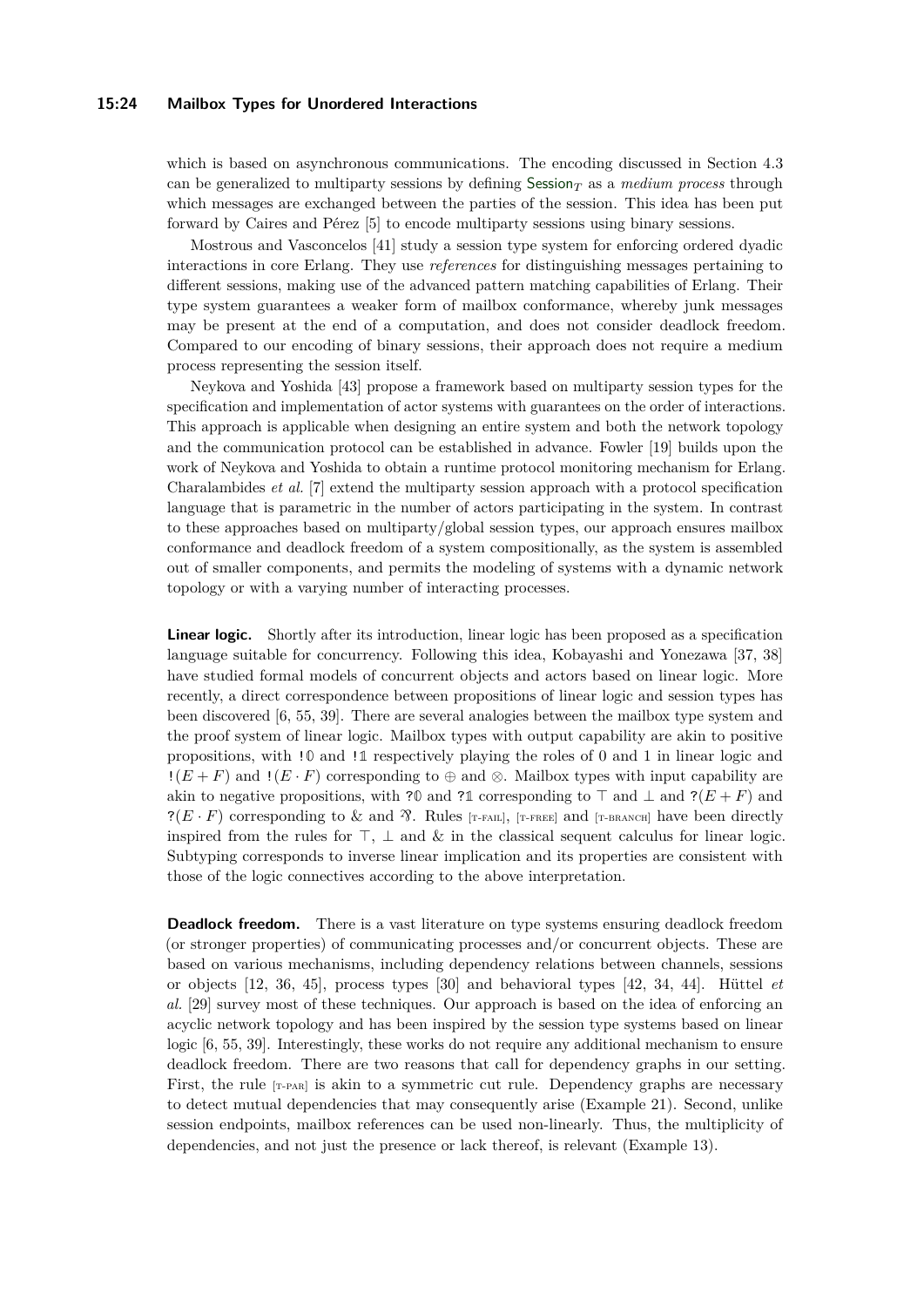Igarashi and Kobayashi [\[30\]](#page-26-18) study a *generic* type system for the *π*-calculus that allows the enforcement of various safety properties, among which deadlock freedom. Unlike our approach, which is based on typing mailboxes, their approach associates types with processes. Process types collect information about *both* the messages exchanged over channels *as well as* the dependencies between them, potentially achieving better precision in the analysis. This also means, however, that the properties of a system are established by a global check on the type of the system as a whole, which may hinder compositional reasoning. Determining whether their type system subsumes our own is non-trivial and left for future work.

As a final consideration, it is easy to see from the typing rules and the structure of judgments that dependency graphs are completely orthogonal to the other components of the type system. This makes it possible to remove or replace them with more fine-grained mechanisms if desired/appropriate. For example, some of the aforementioned works [\[36,](#page-26-17) [45\]](#page-27-16) are able to establish deadlock freedom of some cyclic network topologies. It might be interesting to see whether and how these may be applied in our setting.

# <span id="page-24-0"></span>**6 Concluding Remarks**

We have presented a mailbox type system for reasoning about processes that communicate through first-class, unordered mailboxes. The type system enforces mailbox conformance, deadlock freedom and, for a significant class of processes, junk freedom as well. In sharp contrast with session types, mailbox types embody the unordered nature of mailboxes and enable the description of mailboxes concurrently accessed by several processes, abstracting away from the state and behavior of the processes using these mailboxes. The fact that a mailbox may have different types during its lifetime is entirely encapsulated by the typing rules and not apparent from mailbox types themselves. The mailbox calculus subsumes the actor model and allows us to analyze systems with a dynamic network topology and a varying number of processes mixing different concurrency abstractions.

In the associated technical report [\[17\]](#page-25-0) we informally discuss how to relax the syntax of guarded processes to accommodate actions referring to different mailboxes as well as actions representing timeouts. This extension makes the typing rules for guards more complex to formulate but enhances expressiveness and precision of typing. As a further extension, it is also possible to allow multiple processes to receive messages from the same mailbox.

Concerning further developments, the intriguing analogies between the mailbox type system and linear logic pointed out in Section [5](#page-21-0) surely deserve a more thorough investigation. On the practical side, a primary goal is the application of the proposed typing discipline to real-world programs based on the actor model and extensions thereof. In this respect, one promising approach is the development of a tool for the analysis of Java bytecode along the lines of what has already been done for Kilim [\[52\]](#page-27-0). Meanwhile, we have derived an algorithmic version of the typing rules (Table [2\)](#page-10-11) and developed a proof-of-concept tool that applies the proposed typing discipline to the mailbox calculus [\[46\]](#page-27-17). The fact that each occurrence of a name might be typed differently calls for a non-trivial amount of type inference as well. To this aim, we make use of *pattern variables* to denote unknown patterns, we *generate constraints* involving these variables from the structure of the process being analyzed, and finally we look for a *solution* of the obtained constraints. This latter phase requires solving systems of inequations in a commutative Kleene algebra, for which we appeal to a particular instance of Newtonian program analysis [\[18\]](#page-25-18) first introduced by Hopkins and Kozen [\[28\]](#page-26-9).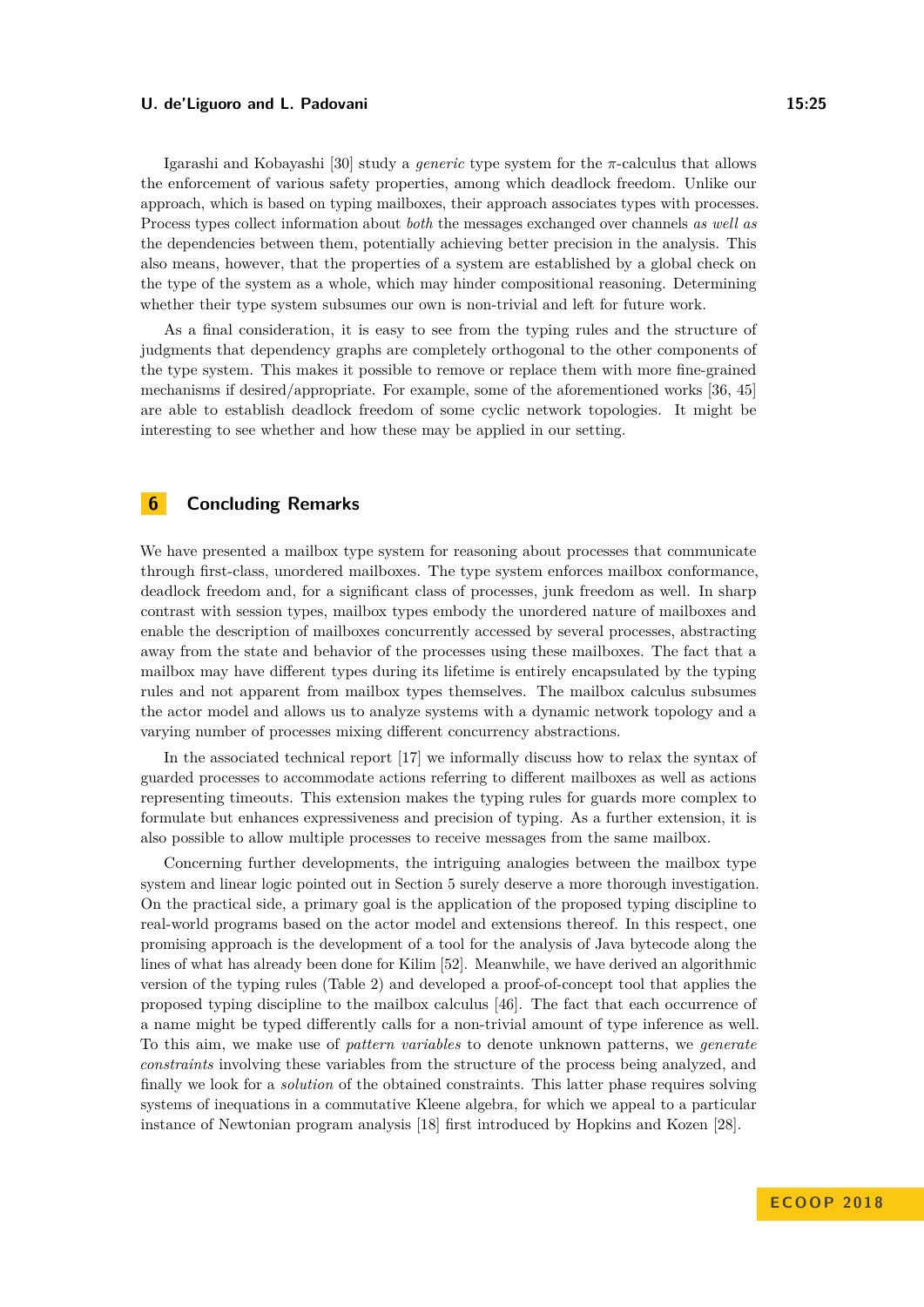### **References**

- <span id="page-25-1"></span>**1** Gul Agha. *Actors: A Model of Concurrent Computation in Distributed Systems*. MIT Press, 1986.
- <span id="page-25-5"></span>**2** Davide Ancona, Viviana Bono, Mario Bravetti, Joana Campos, Giuseppe Castagna, Pierre-Malo Deniélou, Simon J. Gay, Nils Gesbert, Elena Giachino, Raymond Hu, Einar Broch Johnsen, Francisco Martins, Viviana Mascardi, Fabrizio Montesi, Rumyana Neykova, Nicholas Ng, Luca Padovani, Vasco T. Vasconcelos, and Nobuko Yoshida. Behavioral Types in Programming Languages. *Foundations and Trends in Programming Languages*, 3:95–230, 2016. [doi:10.1561/2500000031](http://dx.doi.org/10.1561/2500000031).
- <span id="page-25-2"></span>**3** Joe Armstrong. *Programming Erlang: Software for a Concurrent World*. Pragmatic Bookshelf, 2013.
- <span id="page-25-11"></span>**4** Janusz A. Brzozowski. Derivatives of Regular Expressions. *Journal of ACM*, 11(4):481–494, 1964. [doi:10.1145/321239.321249](http://dx.doi.org/10.1145/321239.321249).
- <span id="page-25-15"></span>**5** Luís Caires and Jorge A. Pérez. Multiparty session types within a canonical binary theory, and beyond. In *Proceedings of FORTE'16*, LNCS 9688, pages 74–95. Springer, 2016. [doi:](http://dx.doi.org/10.1007/978-3-319-39570-8_6) [10.1007/978-3-319-39570-8\\_6](http://dx.doi.org/10.1007/978-3-319-39570-8_6).
- <span id="page-25-16"></span>**6** Luís Caires and Frank Pfenning. Session Types as Intuitionistic Linear Propositions. In *Proceedings of CONCUR'10*, LNCS 6269, pages 222–236. Springer, 2010. [doi:10.1007/](http://dx.doi.org/10.1007/978-3-642-15375-4_16) [978-3-642-15375-4\\_16](http://dx.doi.org/10.1007/978-3-642-15375-4_16).
- <span id="page-25-6"></span>**7** Minas Charalambides, Peter Dinges, and Gul A. Agha. Parameterized, concurrent session types for asynchronous multi-actor interactions. *Science of Computer Programming*, 115- 116:100–126, 2016. [doi:10.1016/j.scico.2015.10.006](http://dx.doi.org/10.1016/j.scico.2015.10.006).
- <span id="page-25-3"></span>**8** Dominik Charousset, Raphael Hiesgen, and Thomas C. Schmidt. Revisiting actor programming in C++. *Computer Languages, Systems & Structures*, 45:105–131, 2016. [doi:](http://dx.doi.org/10.1016/j.cl.2016.01.002) [10.1016/j.cl.2016.01.002](http://dx.doi.org/10.1016/j.cl.2016.01.002).
- <span id="page-25-8"></span>**9** Arghya Chatterjee, Branko Gvoka, Bing Xue, Zoran Budimlic, Shams Imam, and Vivek Sarkar. A distributed selectors runtime system for java applications. In *Proceedings of PPPJ'16*, pages 3:1–3:11. ACM, 2016. [doi:10.1145/2972206.2972215](http://dx.doi.org/10.1145/2972206.2972215).
- <span id="page-25-12"></span>**10** Maria Christakis and Konstantinos Sagonas. Detection of asynchronous message passing errors using static analysis. In *Proceedings of PADL'11*, LNCS 6539, pages 5–18. Springer, 2011. [doi:10.1007/978-3-642-18378-2\\_3](http://dx.doi.org/10.1007/978-3-642-18378-2_3).
- <span id="page-25-9"></span>**11** John Conway. *Regular Algebra and Finite Machines*. William Clowes & Sons Ltd, 1971.
- <span id="page-25-17"></span>**12** Mario Coppo, Mariangiola Dezani-Ciancaglini, Nobuko Yoshida, and Luca Padovani. Global Progress for Dynamically Interleaved Multiparty Sessions. *Mathematical Structures in Computer Science*, 26:238–302, 2016. [doi:10.1017/S0960129514000188](http://dx.doi.org/10.1017/S0960129514000188).
- <span id="page-25-10"></span>**13** Bruno Courcelle. Fundamental Properties of Infinite Trees. *Theoretical Computer Science*, 25:95–169, 1983. [doi:10.1016/0304-3975\(83\)90059-2](http://dx.doi.org/10.1016/0304-3975(83)90059-2).
- <span id="page-25-13"></span>**14** Silvia Crafa. Behavioural types for actor systems. Technical Report 1206.1687, arXiv, 2012. URL: <http://arxiv.org/abs/1206.1687>.
- <span id="page-25-4"></span>**15** Silvia Crafa and Luca Padovani. The Chemical Approach to Typestate-Oriented Programming. *ACM Transactions on Programming Languages and Systems*, 39:13:1–13:45, 2017. [doi:10.1145/3064849](http://dx.doi.org/10.1145/3064849).
- <span id="page-25-14"></span>**16** Ornela Dardha, Elena Giachino, and Davide Sangiorgi. Session types revisited. *Information and Computation*, 256:253–286, 2017. [doi:10.1016/j.ic.2017.06.002](http://dx.doi.org/10.1016/j.ic.2017.06.002).
- <span id="page-25-0"></span>**17** Ugo de'Liguoro and Luca Padovani. Mailbox types for unordered interactions. *CoRR*, abs/1801.04167, 2018. [arXiv:1801.04167](http://arxiv.org/abs/1801.04167).
- <span id="page-25-18"></span>**18** Javier Esparza, Stefan Kiefer, and Michael Luttenberger. Newtonian program analysis. *Journal of the ACM*, 57(6):33:1–33:47, 2010. [doi:10.1145/1857914.1857917](http://dx.doi.org/10.1145/1857914.1857917).
- <span id="page-25-7"></span>**19** Simon Fowler. An Erlang implementation of multiparty session actors. In *Proceedings of ICE'16*, EPTCS 223, pages 36–50, 2016. [doi:10.4204/EPTCS.223.3](http://dx.doi.org/10.4204/EPTCS.223.3).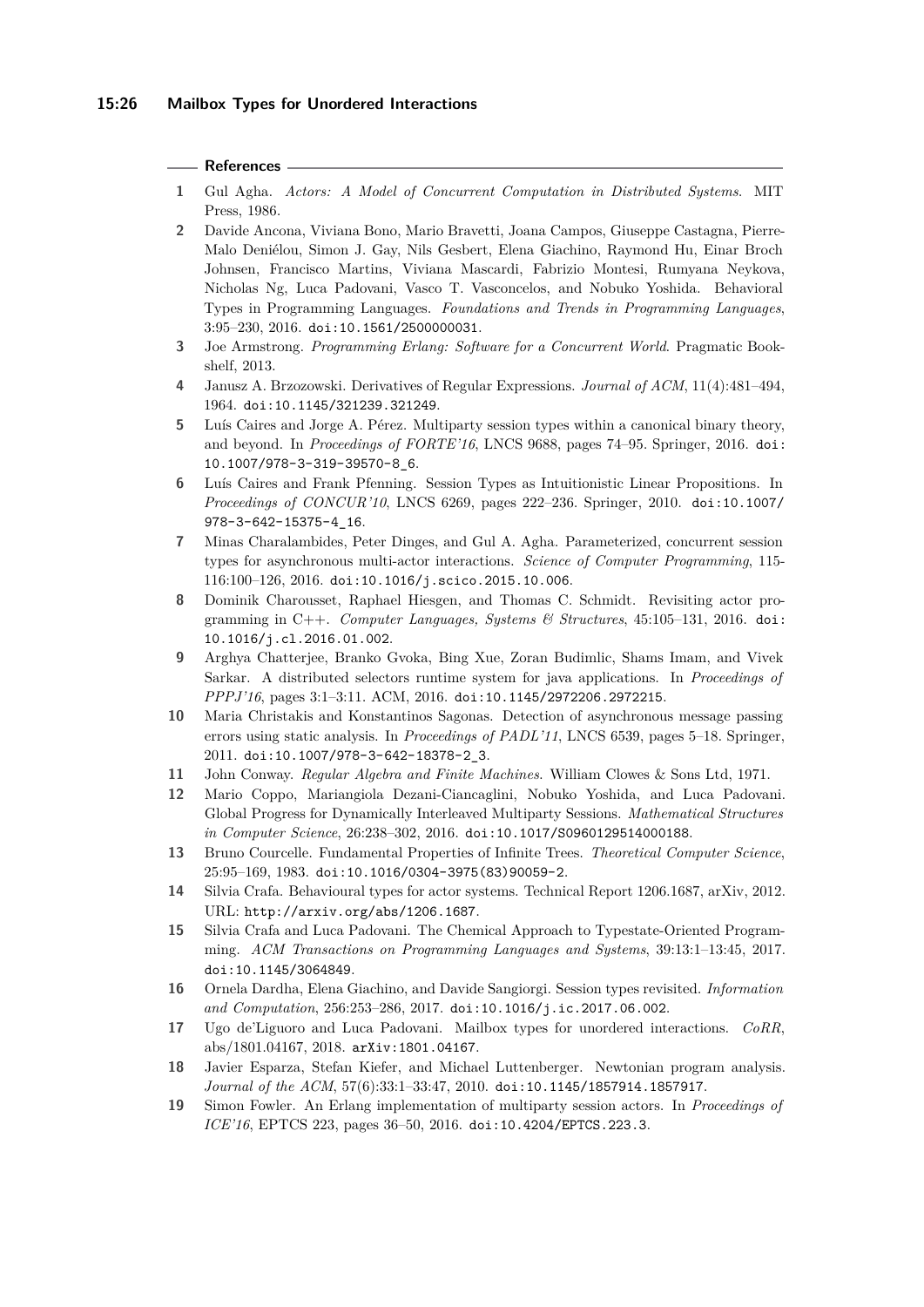- <span id="page-26-13"></span>**20** Simon Fowler, Sam Lindley, and Philip Wadler. Mixing metaphors: Actors as channels and channels as actors. In *Proceedings of ECOOP'17*, LIPIcs 74, pages 11:1–11:28, 2017. [doi:10.4230/LIPIcs.ECOOP.2017.11](http://dx.doi.org/10.4230/LIPIcs.ECOOP.2017.11).
- <span id="page-26-10"></span>**21** Simon J. Gay and Malcolm Hole. Subtyping for session types in the pi calculus. *Acta Informatica*, 42(2-3):191–225, 2005. [doi:10.1007/s00236-005-0177-z](http://dx.doi.org/10.1007/s00236-005-0177-z).
- <span id="page-26-11"></span>**22** Elena Giachino, Ludovic Henrio, Cosimo Laneve, and Vincenzo Mastandrea. Actors may synchronize, safely! In *Proceedings PPDP'16*, pages 118–131. ACM, 2016. [doi:10.1145/](http://dx.doi.org/10.1145/2967973.2968599) [2967973.2968599](http://dx.doi.org/10.1145/2967973.2968599).
- <span id="page-26-7"></span>**23** Philipp Haller. On the integration of the actor model in mainstream technologies: the scala perspective. In *Proceedings of AGERE! 2012*, pages 1–6. ACM, 2012. [doi:10.1145/](http://dx.doi.org/10.1145/2414639.2414641) [2414639.2414641](http://dx.doi.org/10.1145/2414639.2414641).
- <span id="page-26-1"></span>**24** Philipp Haller and Frank Sommers. *Actors in Scala - concurrent programming for the multi-core era*. Artima, 2011.
- <span id="page-26-12"></span>**25** Jiansen He, Philip Wadler, and Philip Trinder. Typecasting actors: From akka to takka. In *Proceedings of the Fifth Annual Scala Workshop (SCALA'14)*, pages 23–33. ACM, 2014. [doi:10.1145/2637647.2637651](http://dx.doi.org/10.1145/2637647.2637651).
- <span id="page-26-0"></span>**26** Carl Hewitt, Peter Bishop, and Richard Steiger. A Universal Modular ACTOR Formalism for Artificial Intelligence. In *Proceedings of IJCAI'73*, pages 235–245. William Kaufmann, 1973.
- <span id="page-26-4"></span>**27** Kohei Honda. Types for Dyadic Interaction. In *Proceedings of CONCUR'93*, volume LNCS 715, pages 509–523. Springer, 1993. [doi:10.1007/3-540-57208-2\\_35](http://dx.doi.org/10.1007/3-540-57208-2_35).
- <span id="page-26-9"></span>**28** Mark W. Hopkins and Dexter Kozen. Parikh's Theorem in Commutative Kleene Algebra. In *Proceedings of LICS'99*, pages 394–401. IEEE, 1999. [doi:10.1109/LICS.1999.782634](http://dx.doi.org/10.1109/LICS.1999.782634).
- <span id="page-26-3"></span>**29** Hans Hüttel, Ivan Lanese, Vasco T. Vasconcelos, Luís Caires, Marco Carbone, Pierre-Malo Deniélou, Dimitris Mostrous, Luca Padovani, António Ravara, Emilio Tuosto, Hugo Torres Vieira, and Gianluigi Zavattaro. Foundations of Session Types and Behavioural Contracts. *ACM Computing Surveys*, 49(1):3:1–3:36, 2016. [doi:10.1145/2873052](http://dx.doi.org/10.1145/2873052).
- <span id="page-26-18"></span>**30** Atsushi Igarashi and Naoki Kobayashi. A generic type system for the pi-calculus. *Theoretical Computer Science*, 311(1-3):121–163, 2004. [doi:10.1016/S0304-3975\(03\)00325-6](http://dx.doi.org/10.1016/S0304-3975(03)00325-6).
- <span id="page-26-6"></span>**31** Shams Mahmood Imam and Vivek Sarkar. Integrating task parallelism with actors. *SIG-PLAN Notices*, 47(10):753–772, 2012. [doi:10.1145/2398857.2384671](http://dx.doi.org/10.1145/2398857.2384671).
- <span id="page-26-2"></span>**32** Shams Mahmood Imam and Vivek Sarkar. Savina - an actor benchmark suite: Enabling empirical evaluation of actor libraries. In *Proceedings of AGERE! 2014*, pages 67–80. ACM, 2014. [doi:10.1145/2687357.2687368](http://dx.doi.org/10.1145/2687357.2687368).
- <span id="page-26-5"></span>**33** Shams Mahmood Imam and Vivek Sarkar. Selectors: Actors with multiple guarded mailboxes. In *Proceedings of AGERE! 2014*, pages 1–14. ACM, 2014. [doi:10.1145/2687357.](http://dx.doi.org/10.1145/2687357.2687360) [2687360](http://dx.doi.org/10.1145/2687357.2687360).
- <span id="page-26-8"></span>**34** Naoki Kobayashi. A Type System for Lock-Free Processes. *Information and Computation*, 177(2):122–159, 2002. [doi:10.1006/inco.2002.3171](http://dx.doi.org/10.1006/inco.2002.3171).
- <span id="page-26-14"></span>**35** Naoki Kobayashi. Type systems for concurrent programs. Technical report, Tohoku University, 2007. Short version appeared in 10th Anniversary Colloquium of UNU/IIST, 2002. URL: [http://www.kb.ecei.tohoku.ac.jp/~koba/papers/](http://www.kb.ecei.tohoku.ac.jp/~koba/papers/tutorial-type-extended.pdf) [tutorial-type-extended.pdf](http://www.kb.ecei.tohoku.ac.jp/~koba/papers/tutorial-type-extended.pdf).
- <span id="page-26-17"></span>**36** Naoki Kobayashi and Cosimo Laneve. Deadlock analysis of unbounded process networks. *Information and Computation*, 252:48–70, 2017. [doi:10.1016/j.ic.2016.03.004](http://dx.doi.org/10.1016/j.ic.2016.03.004).
- <span id="page-26-15"></span>**37** Naoki Kobayashi and Akinori Yonezawa. Type-theoretic foundations for concurrent objectoriented programming. In *Proceedings of OOPSLA'94*, pages 31–45. ACM, 1994. [doi:](http://dx.doi.org/10.1145/191080.191088) [10.1145/191080.191088](http://dx.doi.org/10.1145/191080.191088).
- <span id="page-26-16"></span>**38** Naoki Kobayashi and Akinori Yonezawa. Asynchronous communication model based on linear logic. *Formal Aspects of Computing*, 7(2):113–149, 1995. [doi:10.1007/BF01211602](http://dx.doi.org/10.1007/BF01211602).